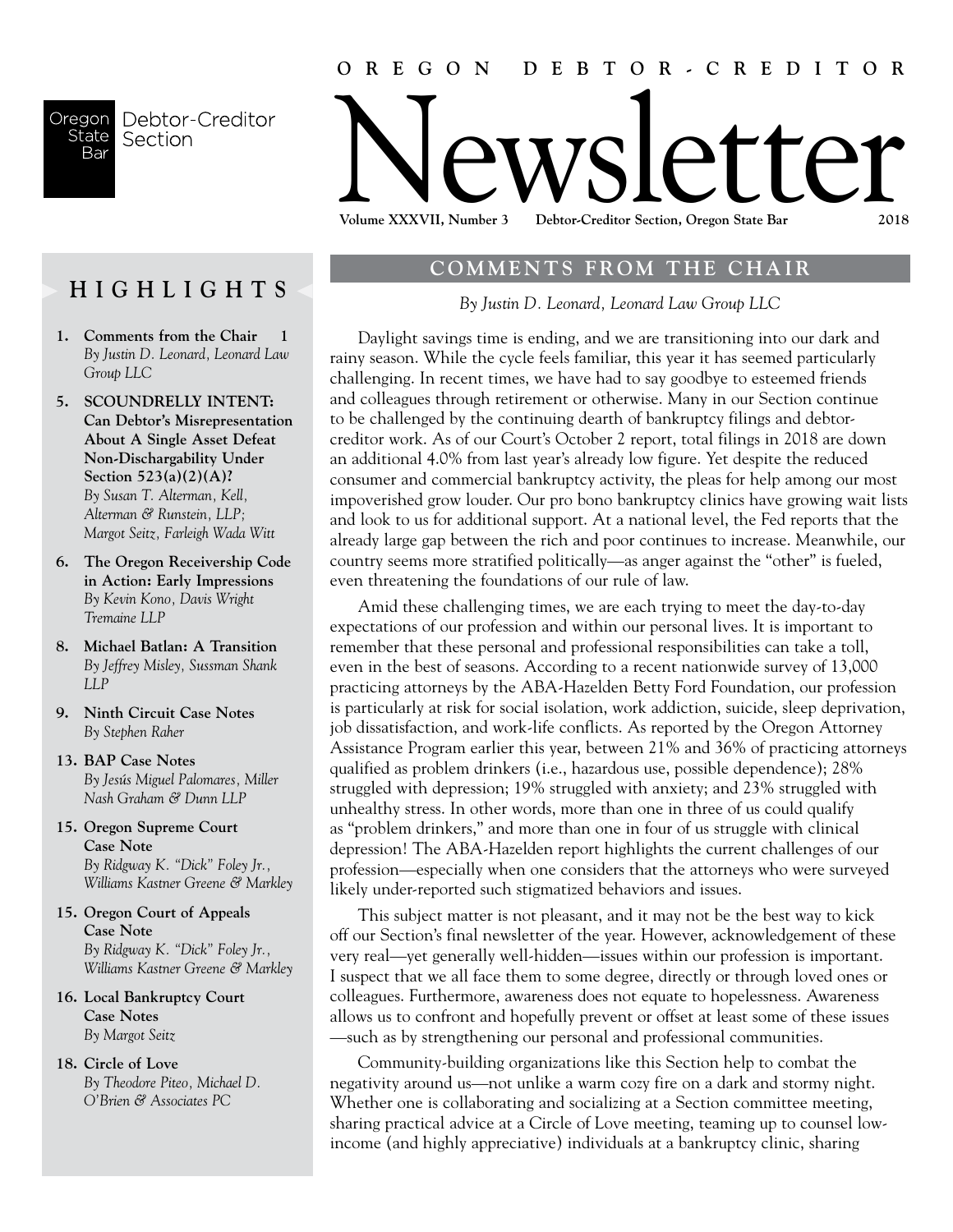practical financial wisdom and experience with a classroom of kids, or simply mingling with colleagues at a Section CLE, our Section's activities help expand one's community.

Whether a debtor-, creditor-, or trustee-side attorney, part of the bench, or counsel for a governmental entity; whether a "fiscal Republican" or "Social Democrat" or currently "hopeless"; whether born in Oregon, outside of the country, or even California; whether male, female, or transitioning; whether young-and-idealistic, old-and-wise, or somewhere in-between; and regardless of one's color or creed—all continue to be welcomed in our Section.

In fact, our membership is self-selecting. The only criterion is an interest in debtor-creditor issues—and, hopefully, also a respect for the Section's longstanding tradition of collegiality and professionalism that took root in the generations that came before us. As a result, our Section serves a unique role. It brings together not only your like-minded colleagues, but also the "clearly wrong" opposing counsel from your last contested case hearing, the attorney for the U.S. Trustee who weighed in with unsolicited comments, the judge carefully considering your case, the law clerks helping the judge analyze your case, the panels of trustees who may or may not be involved, and the Clerk of the Court who makes sure all bankruptcy cases move smoothly, whether they go before a judge or not. Remarkably, once outside of the courtroom, we can usually move beyond our adversarial positions in order to work, learn, and socialize together with a common purpose.

The Section—and the tradition of collegiality that it fosters—helps make this possible. Thank you to all of you for your role in continuing this collegiality. It does not have to be through participation in a Section event. Simply calling up your opposing counsel and inviting them to coffee or beer can serve the same purpose. Either way, we are building interpersonal relationships, which make life more meaningful generally—and they can serve to buoy us through stormy seasons.

To accomplish this, I hope you consider how you can participate in Section activities. For example:

- Helping address the current needs of our pro bono clinics, as described further below;
- Calling in to the Circle of Love's meetings. (You are encouraged to do so wherever you practice in the state, and whether or not you are a consumer debtor's attorney. The telephonic meetings are announced by email on the Section's listserv. You can just listen in, or actively participate in the discussion.); and
- Collaborating with your colleagues and planning Section activities by serving on one of our committees. (Let someone on the Executive Committee know if you are interested).

As one more suggestion, consider picking up the phone today (rather than sending an email) as a means of creating and fostering a personal connection while still scratching that task off your list. If you have time, give me a call and let me know whether it works—or whether you have any other suggestions or feedback for the Executive Committee.

#### **Executive Committee's 2018 Year-End Report**

This year's Executive Committee has accomplished a great deal so far, both procedurally and substantively. Procedurally, we have implemented changes

### **Debtor-Creditor Newsletter**

The Debtor-Creditor Newsletter is published twice a year by the Debtor-Creditor Section, Oregon State Bar, P. O. Box 231935, Tigard, OR 97281-1935.

#### **EDITORIAL BOARD**

Susan T. Alterman Laura L. Donaldson David Foraker Michael Fuller S. Ward Greene Justin D. Leonard Carla Gowen McClurg Richard J. Parker Teresa H. Pearson Theodore Piteo Brandy A. Sargent Tara J. Schleicher Margot D. Seitz Joseph M. VanLeuven Britta E. Warren Rosemary Zook

### **ASSOCIATE EDITOR**

René Ferrán

#### **NEWSLETTER**

**SUBCOMMITTEE LIAISON** Carla Gowen McClurg

**OSB LIAISON** Karen D. Lee

#### **BOARD OF GOVERNORS LIAISON** John R. Bachofner

#### **SECTION OFFICERS**

Justin D. Leonard, Chair Britta E. Warren, Chair-Elect Clarke Balcom, Past Chair Laura L. Donaldson, Treasurer Margot D. Seitz, Secretary

#### **EXECUTIVE COMMITTEE**

Alexzander C. J. Adams Penny Lee Austin Conde Thompson Cox Michael Fuller Cassie K. Jones Julia Manela Carla Gowen McClurg Erich M. Paetsch Wolfgang Georg Senft John R. Bachofner, BOG Contact Karen D. Lee, Bar Liaison

This publication provides information on current developments in the law. Attorneys using information in this publication for dealing with legal matters should also research original sources and other authorities.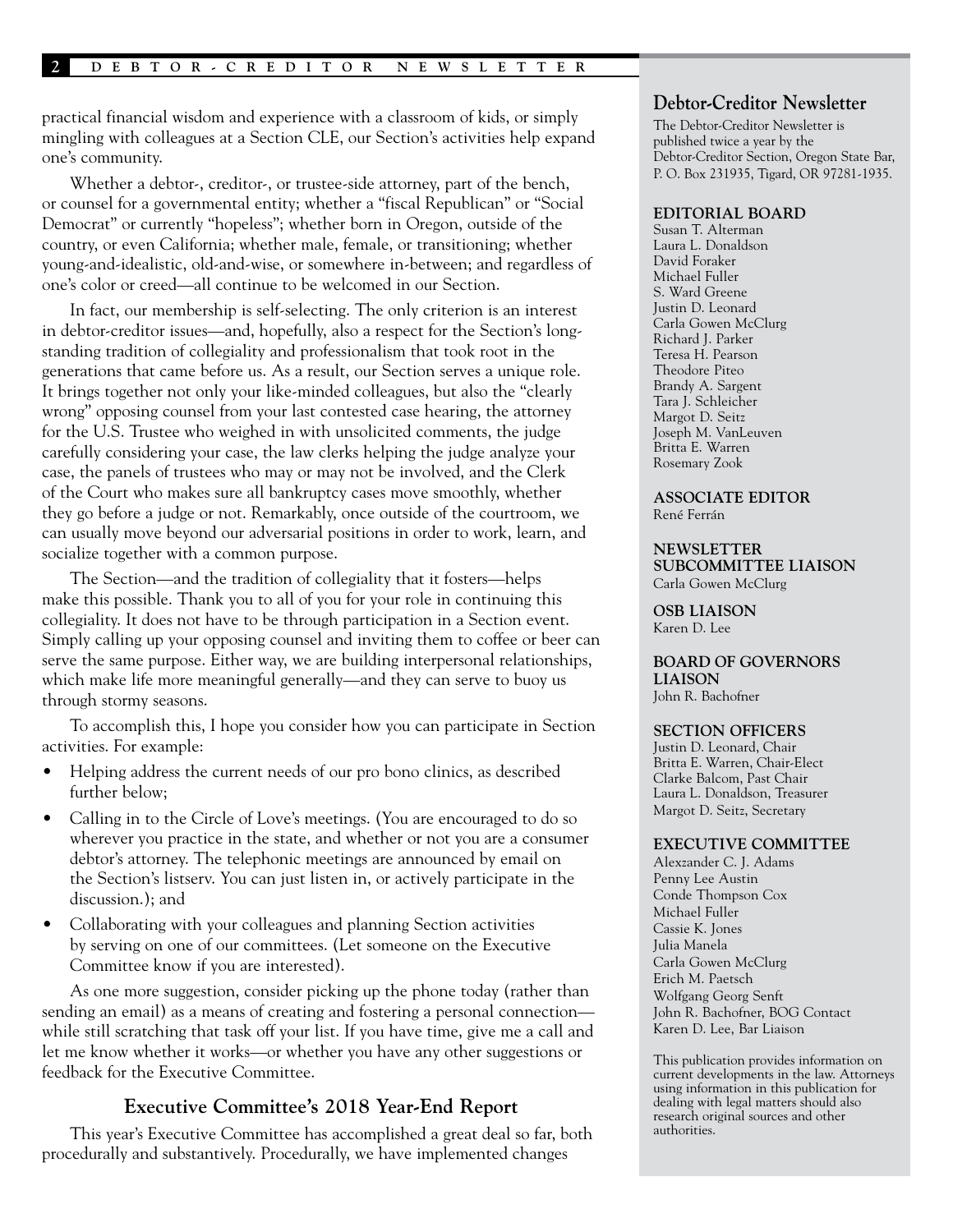to our meeting structure and agendas. We now prepare and disseminate committee reports in advance, so that we can identify and focus on the main issues during our time together. This provides time for us to make big-picture goals for the Section and move towards them. This year, our goals included the following:

- Evaluating and improving our annual meeting and CLE event. We surveyed the Section regarding possible locations, timing preferences, and other issues. The first choice was Tolovana Inn at Cannon Beach, with an overnight schedule (from noon Friday through noon Saturday) sometime in the month of September. As a result, we have already booked the 2019 Annual Meeting and CLE in order to lock in good dates that worked with the judges and should still be sunny. If you haven't already, please mark your calendar for our Annual Meeting / CLE retreat on **September 13-14, 2019, at Tolovana Inn at Cannon Beach**. We are implementing the second choice (a one-day downtown Portland event) this year.
- Expanding our Section's CLEs to cover a broader "debtor-creditor" scope—not just bankruptcy. As a result, this year's Annual Meeting and CLE will include strategies for dealing with debtor-creditor issues in marijuana-related businesses; commercial leases and insolvency; debate sessions, including whether parties should be required to participate in mandatory settlement conferences; and ethics issues involving engagement agreements and termination of representation.
- Designing a program with the OSB to help educate non-bankruptcy lawyers—similar to the Tax Section's program for non-tax lawyers held every other year. An intensive half-day "What Non-Bankruptcy Lawyers Should Know About Bankruptcy" CLE has been planned for December 7, 2018—and we hope to offer this program every two years, together with the Federal Bar Association. The goal is to help non-bankruptcy practitioners identify and spot important issues in their specific areas of practice (including real estate, business, probate, and tax law), so that they know when they should call a bankruptcy lawyer for help.
- Adding additional functionality to our Section's website (https://debtorcreditor.osbar.org/). Headed by Laura Donaldson (our 2018 Web Czar), we have worked this year on updating existing areas and incorporating more information and resources of use to bankruptcy professionals. We are also working on adding additional functionality to the website, including creating a userfriendly member directory based on location and by area of focus. We are hoping to include the ability to

search for valuation experts, accountants, liquidators, appraisers, receivers, and other professionals as part of this system. To be included, these non-lawyers would be expected to join the section and pay our regular annual dues of \$35 as associate members.

- Evaluating our long-running Debtor-Creditor Newsletter, including ways to make it sustainable while serving the needs of the Section. Based on a recent survey, the Newsletter's Editorial Board has proposed, and the Executive Committee has approved, the reduction of issues from 3 to 2 per year and the hiring of a professional (non-lawyer) editor, along with a law student editor, to manage the production. Meanwhile, we are evaluating options for disseminating important information by email—likely through the regular bankruptcy court updates issued Section-wide by Debbie Guyol. (If you are a member of the Section and you do not receive these typically monthly updates, please let me or Debbie know.)
- Expanding the Section's membership by recruiting attorneys who regularly practice in our bankruptcy court and file cases and pleadings, but who are not members of the Section. As enrollment for the 2019 calendar year begins, the Executive Committee will reach out to these practitioners to encourage them to join and to find out what the Section could do better from their perspective. We hope that by growing the Section, we can become more collaborative and make the practice of debtor-creditor law in Oregon better for all.

### **Pro Bono Clinic Updates**

Our oldest and largest clinic, organized in conjunction with the Legal Aid Services Office (LASO) in Portland, is seeing an increased demand for volunteers. Through retirement and other factors, our base of volunteer attorneys has diminished over the last few years. This August, LASO had to temporarily suspend further intakes because all 2018 clinics had been filled. (No clinics are held in August and December.) The Section's Pro Bono Committee is exploring options for recruiting additional volunteers in 2019 to serve the significant need among our most vulnerable. If you are in the Portland area, please consider offering to take an additional direct referral to assist someone in need during this holiday season.

In Eugene, long-time volunteer Steve Behrends continues to work with Erika Hente, the managing attorney at Lane County Legal Aid & Oregon Law Center, for referrals for Lane County pro bono cases. A core group of attorneys volunteers to accept these clients, including Steve, Tom Butcher, Alan Seligson, Kevin Swingdoff, Erin Uhlemann, and Bill Critchlow. If you are in the Lane County area, please contact Steve to get involved.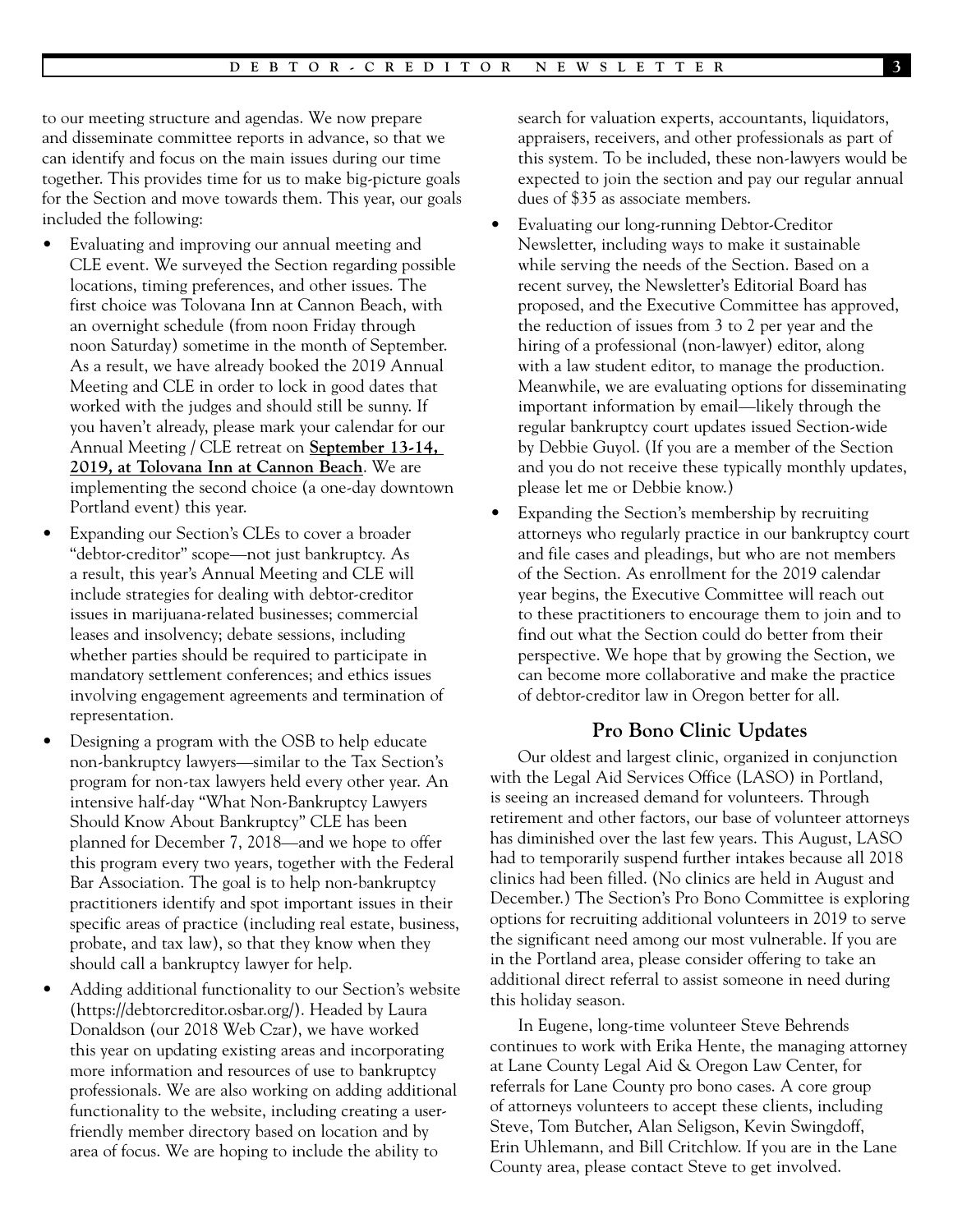Our Section's Salem-based bankruptcy clinic has been a "huge success" in its first year, according to LASO. With Salem attorney volunteers' support, LASO has filled all client appointments through the four quarterly clinics and met its low-income clients' needs. The Salem LASO office is exploring having a Spanish-language clinic amid regular (likely quarterly) clinics in 2019. Thank you to the many Salem-based attorneys—both debtor- and creditor-side who volunteered time to our newest LASO collaboration.

Our Bend-based bankruptcy clinic has three volunteers who take cases regularly: Rex Daines, Brian Hemphill, and Andrew Harris. LASO could use at least one to two additional attorneys to meet the current need in Bend. Also, our small Pendleton clinic could use additional attorney volunteers. Please let me know (at jleonard@LLG-LLC.com) if you are interested in volunteering at any of our locations.

Finally, for those of you who are unable to file "no asset" Chapter 7 bankruptcy cases in our clinic, there is now a new way to share your expertise with someone in need and give back to your community. Judge Thomas Renn is developing a pro bono assistance program for individuals who are unrepresented and require assistance with a discrete matter—such as representation in an adversary proceeding, settlement conference, or with specific "contested case" issues (e.g., exemption challenges or stay litigation). Judge Renn is working with Judge Peter McKittrick to expand the program to the Portland court. They are exploring coordination with the Federal Bar Association here in Oregon, including by using the volunteer list and process

Columbia River Correctional Facility and live webcast presentations co-hosted with the Department of Consumer and Business Services's Division of Financial Regulation. The Public Education Committee also developed material for presentations specific to student loans that can be made available upon request. If you are interested in presenting through CARE or Financial Beginnings, please reach out to Britta or Cassie.

This year, the Public Education and New Lawyers Committees of the Debtor-Creditor Section co-sponsored a new financial education program for law students entitled "MONEY MATTERS: Managing Student Loans and Making Smart Financial Decisions," on October 24, 2018, at Lewis & Clark Law School, in conjunction with the Oregon New Lawyers Division. The panelists included attorneys as well as a professional counselor and financial therapist. The Committee will evaluate the program's success with an eye on coordinating similar programming for law students at the other law schools in Oregon.

## **Celebrating our Bankruptcy Bench and Bar at Judge Leavy's Annual Farm Picnic**

To conclude my report, the U.S. District Court of Oregon Historical Society's annual family picnic at Judge Edward Leavy's farm was held on Sunday, August 5. This year, the picnic specially honored us—the Bankruptcy Bench and Bar—and especially all those who volunteer in our pro bono bankruptcy clinics throughout the state. Thank you to those of you who attended. This photo from the event captures some of our Section members who were honored:

already used by our District Court. If you are interested in volunteering once the program is established, please contact Judge Renn or Judge McKittrick through their respective chambers.

## **Public Education Committee Outreach**

Britta Warren and Cassie Jones have been active in leading our public education outreach efforts throughout the state—primarily through the CARE and Financial Beginnings programs.

Financial Beginnings issues a Weekly Volunteer Digest, listing classes that need volunteer presenters, including new classes at

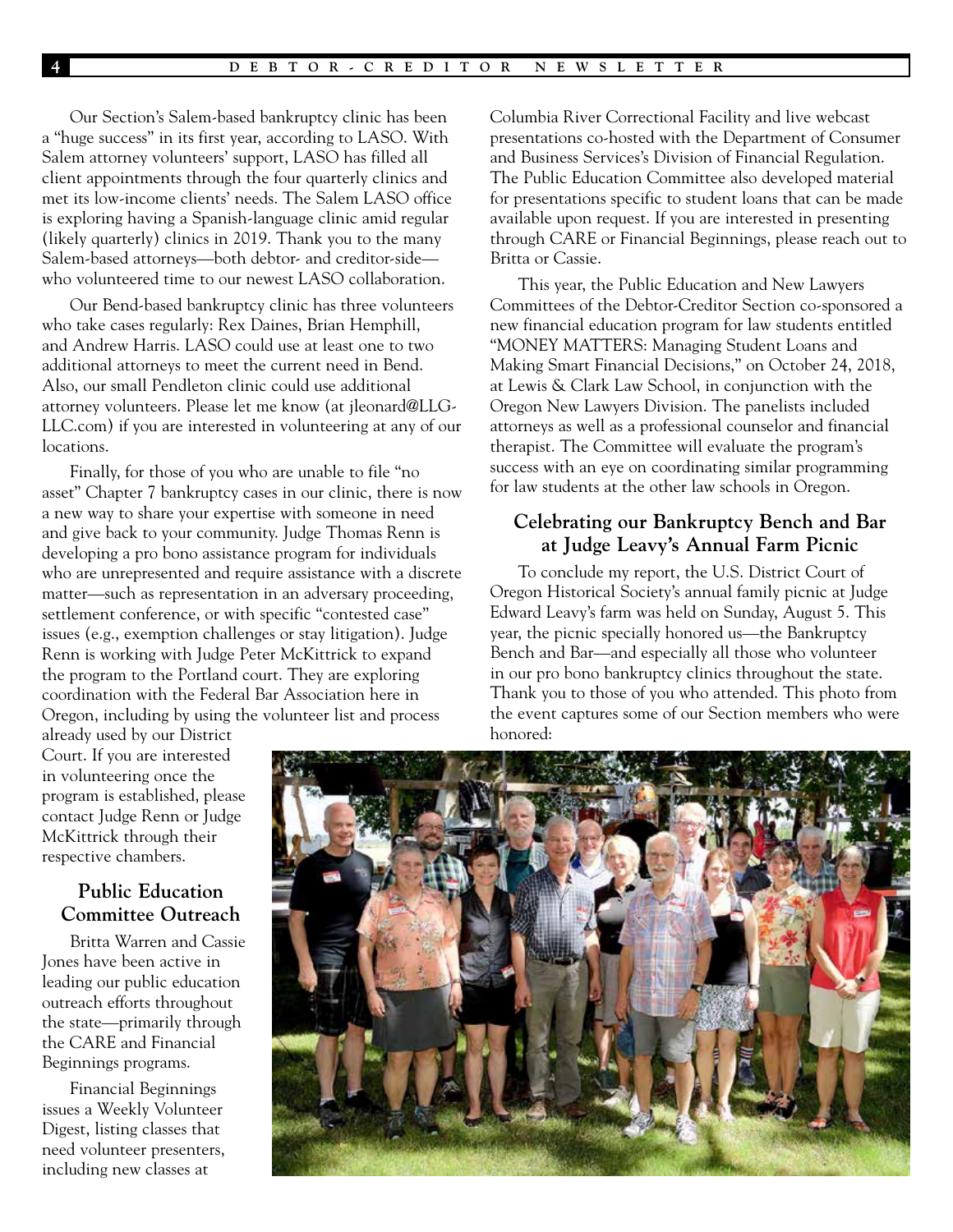## <span id="page-4-0"></span>**S C OU N DR E LLY I N T E N T: CA N DE BTOR'S M ISR E PR E S E N TAT ION A B OU T A SI NGLE AS S ET DE F EAT NON-DIS C H A RGA BI LIT Y U N DE R SECTION 523(A)(2)(A)?**

#### *By Susan T. Alterman, Kell, Alterman & Runstein, LLP; Margot Seitz, Farleigh Wada Witt*

This summer the United States Supreme Court clarified the scope of 11 USC  $\S$  523(a)(2)(A) in its largely unanimous opinion in *Lamar, Archer & Cofrin, LLP v. Appling*, 138 S.Ct. 1752 (2018). Section 523(a)(2)(A) bars the discharge of debts arising from "false pretenses, a false representation, or actual fraud" unless the discharge is based on a "statement respecting the debtor's or an insider's financial condition." The question in *Lamar* was whether a debtor's oral statements to a creditor regarding a single asset (in this case, the amount of his tax refund) fall under this exception and qualify as a statement "respecting" his or her "financial condition." The Court held that an oral misrepresentation about a "single asset" can, indeed, fall under this exception. As a result, an oral misrepresentation about a single asset—even if made with scoundrelly intent and reasonably relied on by a creditor—will likely not give rise to a nondischargeability claim under § 523(a)(2).

*Lamar* is a tale as old as the legal profession itself. R. Scott Appling ("Appling") hired the law firm Lamar, Archer & Cofrin, LLP ("Lamar") to represent him in a business litigation matter. Midstream, Appling fell behind on his bills. Lamar told Appling that it would withdraw from representation and place a lien on its work product if the bill was not brought current. The parties met in March 2005, and Appling represented that he was expecting a tax return of approximately \$100,000 that he would use to pay his outstanding legal bill. Lamar resumed work based on this representation. The parties met again in November 2005 and Appling told Lamar that he had not yet received the refund. In fact, Appling's tax refund was slightly less than \$60,000, he had received the refund in October 2005, and he had already spent the funds. Lamar continued to represent Appling until it learned the truth. Lamar eventually sued Appling and obtained a state court judgment for roughly \$104,000. Appling and his wife promptly filed for bankruptcy relief under Chapter 7. Lamar filed an adversary proceeding, seeking to have the debt deemed nondischargeable.

Lamar argued that Appling's misrepresentations about the tax refund were fraudulent and excepted from discharge under Section  $523(a)(2)(A)$ . Appling moved to dismiss on the ground that his alleged misrepresentations were

merely statements "respecting" his "financial condition," and thus specifically excluded from Section  $523(a)(2)(A)$ . That section excepts from discharge those debts obtained by "false pretenses, a false representation, or actual fraud, *other than* a statement respecting the debtor's ... financial condition" (emphasis added). To except a debt from discharge where the debtor has made a false statement about the debtor's "financial condition," a creditor must rely on Section  $523(a)(2)(B)$ . That section only applies to debts "obtained by" "use of a statement *in writing*" that is "materially false" "respecting" the debtor's "financial condition" "on which the creditor … reasonably relied" and that the debtor "caused to be made or published with the intent to deceive." Because Appling's misstatements were oral, he argued that they did not fall under either Section  $523(a)(2)(A)$  or Section  $523(a)(2)(B)$ .

The Bankruptcy Court disagreed and held that a statement regarding a *single asset* is not a "statement respecting the debtor's financial condition." The Bankruptcy Court also found that Appling knowingly made false representations to Lamar, that Lamar justifiably relied on those statements, and that Lamar incurred damages as a result.

Appling appealed and the Eleventh Circuit reversed, finding that Appling's statements about the amount and timing of his tax return were statements "respecting the debtor's financial condition." Because Appling's statements were regarding his "financial condition" and not in writing, neither Section (a)(2)(A) nor Section (a)(2)(B) prevented discharge.

The Supreme Court's analysis focused primarily on the text of Section 523(a)(2)(A). Because Appling never promised Lamar in writing that he would use his tax refund to pay his bill, Lamar's argument turned on its ability to convince the Court that Appling's statements about his tax refund were not statements "respecting" his "financial condition." To that end, Lamar argued that this phrase should be applied only to "statements" that capture a debtor's *overall* financial status (i.e., a statement "about" the debtor's overall financial well-being). The Court rejected that narrow interpretation and explained that the word "respecting" means "in view of; considering; with regard or relation to; regarding; concerning." The Court stressed that the word "respecting" in the "legal context has a broadening effect, ensuring that the scope of a provision covers not only its subject but also matters relating to that subject." Similarly, the phrase "related to" (which is encompassed in the word "respecting") has historically been interpreted expansively, not narrowly.

The Court held that any oral statement which has a "direct relation or impact" on a debtor's "overall financial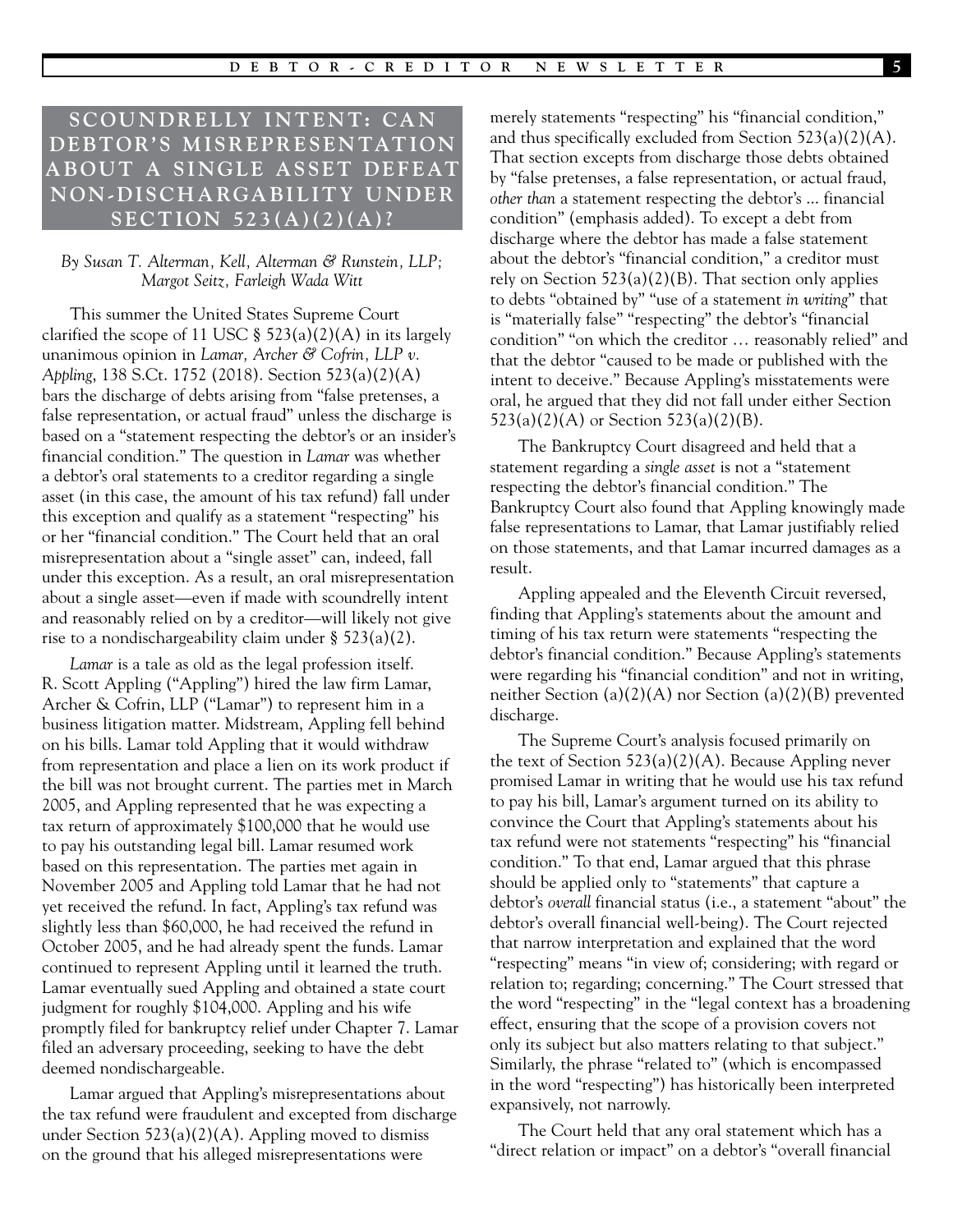<span id="page-5-0"></span>status" will fall under this exception. Because a single asset can have a direct impact on a debtor's aggregate financial condition and can help indicate whether a debtor is "solvent or insolvent, able to repay a debt or not," statements concerning a single asset can indeed speak to a debtor's "financial condition." Lamar argued that an expansive reading of this exception undermined a fundamental purpose of the Bankruptcy Code—to give *honest* debtors a fresh start while protecting innocent victims from fraudsters. Based on the Bankruptcy Court's factual findings, Appling was certainly dishonest and his statements were meant to induce his lawyers to continue to work for him. The Supreme Court disagreed, explaining that Congress purposefully included a heightened requirement in Sections  $523(a)(2)(A)$ -(B) not to shield dishonest debtors but rather to "balance the potential misuse of such statements by both debtors and creditors."

Even if the result in *Lamar* is not particularly surprising, and overlooking the fact that the debtor's outright lies were rewarded, the Supreme Court's opinion does resolve a split among the federal courts of appeal. Prior to *Lamar*, the Fifth and Tenth Circuit Court of Appeals held that a misrepresentation about a single asset is not a statement respecting a debtor's financial condition, while the Fourth and Eleventh Circuits came to the opposite conclusion. See *In re Bandi*, 683 F. 3d 671, 676 (CA5 2012) (a statement about a single asset is not a statement respecting the debtor's financial condition); *In re Joelson*, 427 F. 3d 700, 714 (CA10 2005) (same); See also *In re Appling*, 848 F. 3d 958, 960 (CA11 2017) (a statement about a single asset can be a statement respecting the debtor's financial condition); *Engler v. Van Steinburg*, 744 F. 2d 1060, 1061 (CA4 1984) (same). With this new clarity, creditors would do well to confirm in writing any statement they rely on regarding a client's financial condition as a condition of continued work. A man's word may indeed be his bond but, particularly after *Lamar*, best to get it in writing.

## THE OREGON RECEIVERSHIP **CODE IN ACTION: EARLY IMPRESSIONS**

#### *By Kevin Kono, Davis Wright Tremaine LLP*

The Oregon Receivership Code ("Code"), ORS § 37.010 *et seq.* (2017), took effect on January 1, 2018. In the short time it has been in effect, practitioners have put the statute to good use, revealing the Code's benefits as well as some areas where further legislative tweaking may be warranted.

Other articles have described the Code in some detail. Because this article focuses on some potential challenges arising under the Code in certain circumstances, it only briefly summarizes the Code, with a focus on the legislative history to give context to the discussion.

The Code was primarily drafted by an Oregon Law Commission Work Group comprised of judges, practitioners, and law professors ("Work Group"), which was tasked with evaluating an improved approach to Oregon receivership law that would address the lack of statutory guidance regarding receivership proceedings in Oregon, resulting in courts taking a somewhat unpredictable, ad hoc approach.

The Work Group considered the Uniform Commercial Real Estate Receivership Act ("Uniform Act") and Washington's well-developed receivership body of law, and it ultimately drafted a bill based on a combination of the two, as well as on the Work Group's own discussions and insights.

As promised, in many circumstances, the Code provides an efficient, defined mechanism for the appointment and use of a receiver to manage or dispose of property during the pendency of an action. Rather than defining and providing for types of receiverships, the Code provides lists of rights and duties from which the court and parties may choose. This "a la carte" approach to the powers and duties of the receiver indeed functions to allow parties and courts to fashion a receivership order tailored to the specific circumstances at hand. The catch-all provisions stating that the court "may limit, expand or modify the powers conferred by the court on the receiver at any time," ORS § 37.110(2), and "may impose additional duties on the receiver at any time [and] … may limit, expand or modify duties imposed by the court on a receiver at any time," ORS § 37.120(4), are particularly helpful. They give the court broad plenary power to craft the receivership.

Query, however, whether ORS § 37.120(4) allows the court to restrict or limit the duties of the receiver set forth in the Code. While the court may limit the receiver's powers in any way under ORS § 37.110(2), by its plain language, ORS § 37.120(4) only authorizes the court to limit or modify receiver duties *"imposed by the court."* Read literally, this suggests that if the court exercises its authority to expand the receiver's duties, the court has the power later to limit those expanded duties, but not to alter a statutory obligation the Code imposes on the receiver. Notably, this differs from the language in Section 12 of the Uniform Act, which says more broadly that "[t]he powers and duties of a receiver may be expanded, modified, or limited by court order."

For example, the Code requires a receiver to file a schedule of all known creditors, ORS § 37.160, and to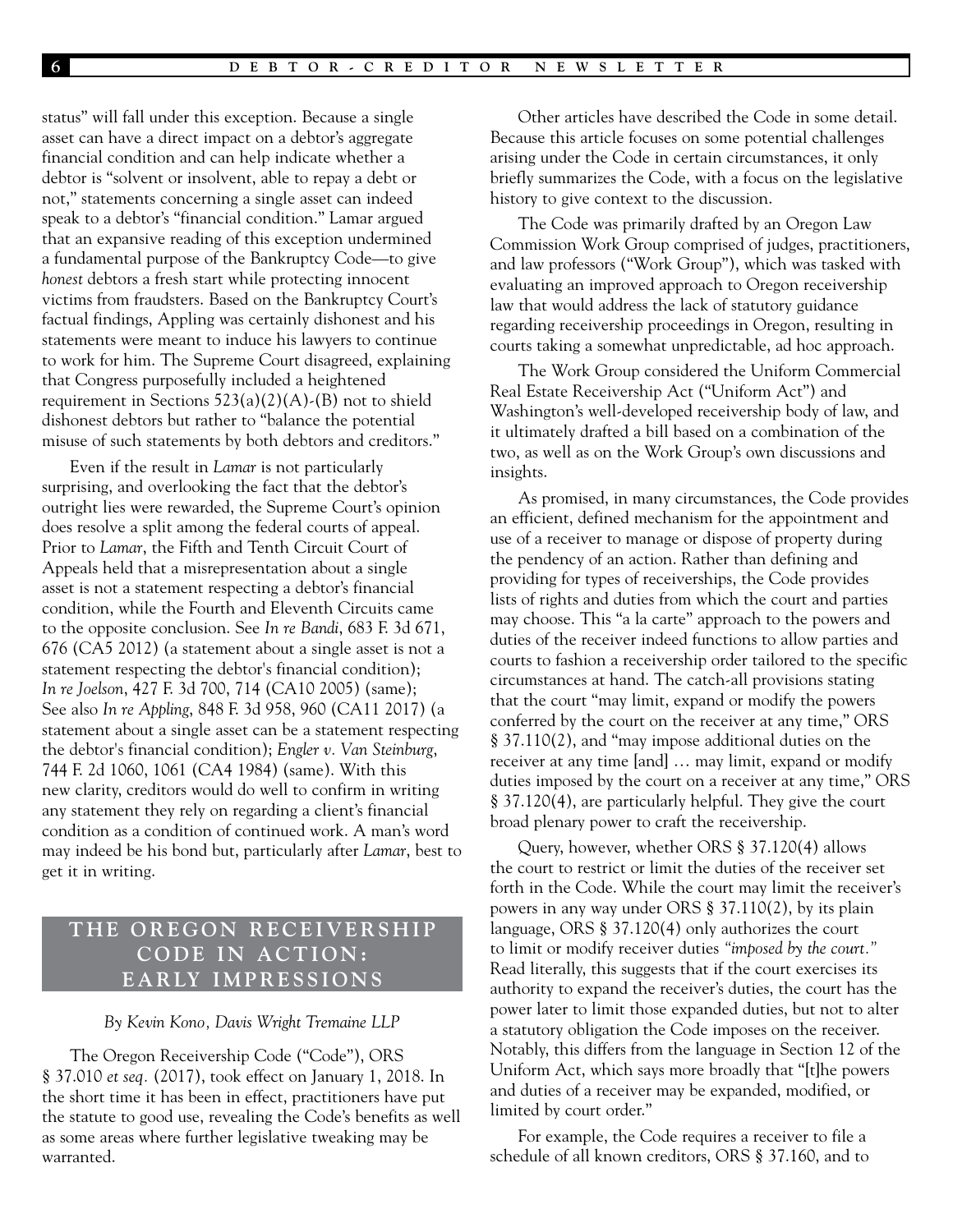establish and follow a formal claims process, ORS § 37.340-37.370. These provisions are largely written in terms of what the receiver "shall" do. Can the court limit or eliminate those requirements under ORS § 37.120(4)? The Work Group report that introduced the Code bill is consistent with the Uniform Act approach, stating that Section 12 (now ORS § 37.120) "provides that the court may limit, expand, or modify the receiver's duties at any time," but that does not account for the phrase "imposed by the court," which arguably qualifies the "duties" language in ORS § 37.120(4). In practice, so far under the Code, the parties and courts appear to have taken a practical approach in limiting and modifying statutory duties to reflect the needs of the case, despite the statutory ambiguity.

Another provision that arguably has unintended side effects is the automatic stay provision. Under the automatic stay provision, the entry of an order appointing a receiver operates as a stay of all proceedings involving the "owner" and of any action to enforce a judgment or take the owner's property. ORS § 37.220. Any affected person may then move the court for relief from the stay. On the one hand, the stay provision, like the automatic stay in bankruptcy, provides the "owner" with important procedural protections while also setting up a process for the orderly and efficient review of collection and enforcement proceedings that might affect the receivership estate.

On the other hand, the stay provision may be overly broad in many receiverships. ORS § 37.220 applies to the *"owner*,*"* whereas the parallel provision of the Uniform Act, Section 14, which contains stay provisions very similar to those in Section 22 of the Code, is directed at the *"receivership property"*—a term the Code does not adopt. Under the Uniform Act, "receivership property" means "the property of an owner which is described in the order appointing the receiver or a subsequent order" and includes "any proceeds, products, offspring, rents, or profits of or from the property." UNIF. COMMERCIAL REAL ESTATE RECEIVERSHIP ACT § 2(16) (UNIF. LAW COMM'N 2015). This makes sense—if the property is placed in a receivership, all other actions affecting that property (or proceeds, etc., therefrom) should be stayed pending the court's review. Consistent with the Uniform Act provision, the Work Group Report states that the purpose of Code Section 22 (now ORS § 37.220) is "[t]o prevent interference with the receiver's possession and management of *estate property* or the performance of the receiver's duties[.]" REP. OF THE RECEIVERSHIP WORK GROUP ON S. B. 899A (Or. 2017) (emphasis added). The Work Group Report, however, does not explain the substitution of "owner" for "receivership property." *See id.* 

The Code's application of the stay provisions to the "owner" rather than the "receivership property" may create problems when the receivership estate does not include all of the owner's property. Owner is defined as "the person over whose property a receiver is appointed." ORS § 37.030(11). Given the breadth of this definition, the effect of the stay is to enjoin all action against all property of the "owner," regardless of whether the property is in the receivership estate.

This has potentially far-reaching implications. Consider the following scenario: An "owner" owns two apartment buildings, Building A and Building B. There is no connection between the two properties other than the fact that they share a common owner. A secured creditor with a lien on Building A sues to foreclose and obtains a foreclosure judgment. Meanwhile, a secured creditor with a lien on Building B commences a foreclosure suit and moves for the appointment of a receiver to collect rents until the foreclosure is complete. Under the Uniform Act, the receivership stay provision would apply only as to the rents from Building B—the receivership property. Under the Code, however, execution of the foreclosure judgment obtained by the lienholder on Building A is automatically stayed, and the *Building A* lienholder must move the court handling the foreclosure of *Building B* for relief from the stay, even though neither the holder of the foreclosure judgment nor the proceeding relating to Building A has anything to do with Building B. We doubt that the adopters of the Code intended this potential result, which unexpectedly imposes a burden on the receivership court and on otherwise unrelated parties. Harkening back to the discussion above, it is not clear this problem can be solved at the outset by a blanket order limiting the reach of the stay, given that the stay is not "imposed by the court" and cannot reasonably be characterized as one of the "duties of the receiver" that may be limited or modified.

Another issue, albeit a less daunting one, arises in the context of ancillary receiverships. The Code allows a receiver appointed in a foreign action (or any party to a foreign action in which a receiver has been appointed) to move an Oregon court for appointment of an ancillary receiver over receivership property in Oregon. ORS § 37.390(2). Specifically, the Code provides: "A receiver appointed in a foreign action, or any party to the foreign action, may move a court of this state for appointment of that same receiver with respect to any property of the foreign receivership that is located in this state." *Id.* But absent a pending Oregon action, there will be no place for the receiver (or party) to file such a motion. Thus, obtaining an ancillary receiver will usually require filing a new action for appointment of a receiver. Whether such an action may be filed by the receiver or must be filed by the foreign plaintiff is a question the Code does not address.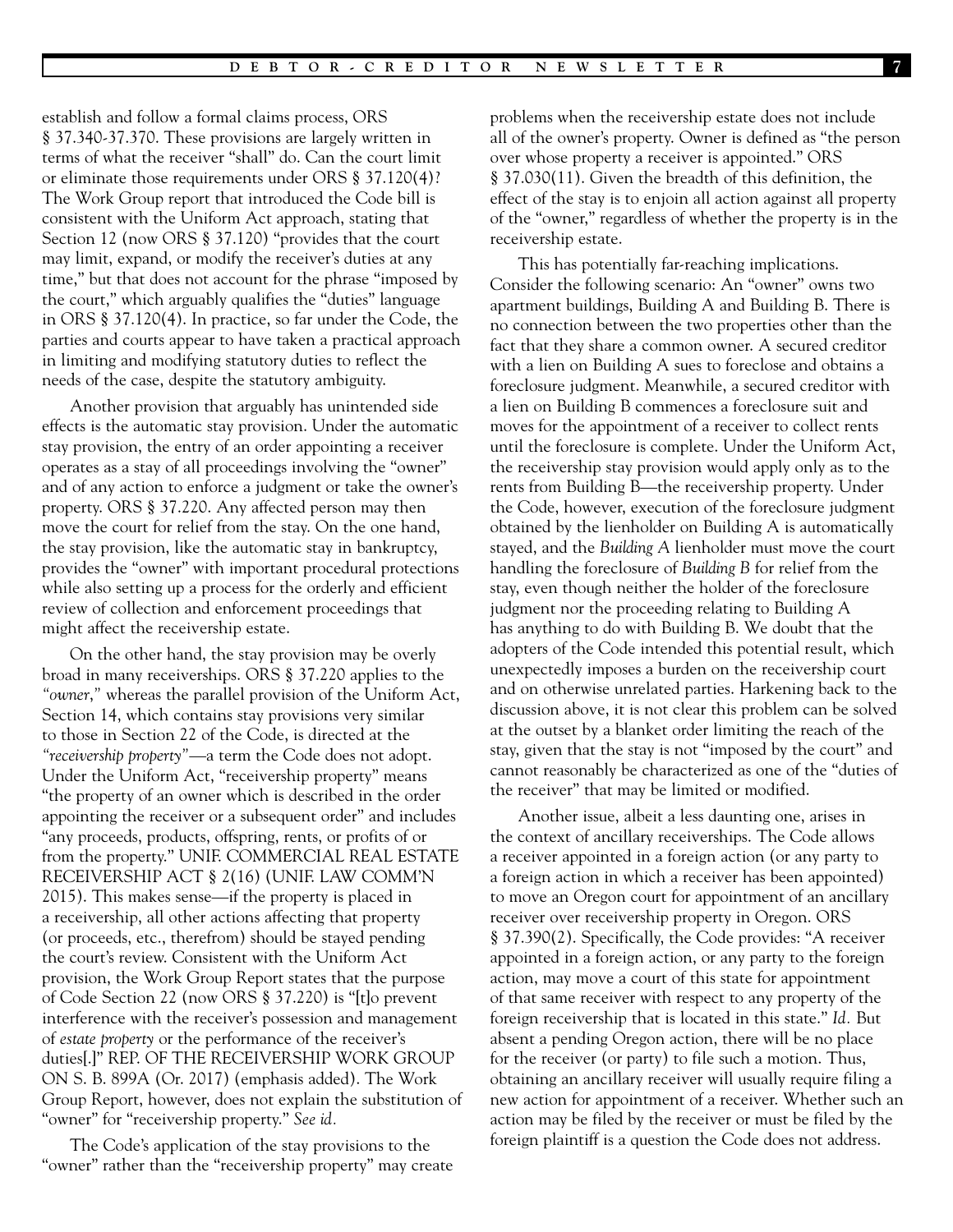One other important Code provision that is likely to see frequent use allows a receiver to sell property "free and clear" of liens—but not of liens senior to the lien of the party obtaining appointment of the receiver. ORS § 37.250. In practice, this means there is no mechanism to "force" senior lienholders into consenting to a sale free of their liens, even on terms whereby their liens would attach to the proceeds. This could provide significant leverage to a senior lienholder in some cases, e.g., one in which the validity and/or amount of the senior lien was contested, but a quick sale was necessary—and a sale "subject to" the senior lien would chill the bidding.

On the whole, the Code is a positive addition to Oregon's receivership law, but as its benefits and flaws are discovered through practice under the statutory scheme, some fine-tuning may be warranted.

### **MICHAEL BATLAN: A TRANSITION**

#### *by Jeffrey Misley, Sussman Shank LLP*

Each year brings changes to the debtor/creditor world, and this year is no exception. One notable change is that after serving as a bankruptcy trustee in Oregon for many years, Michael Batlan retired from the Chapter 7 trustee panel at the end of 2017.

To those of us who work in the area of creditors' rights, Mike has long been a familiar face, and his ties to the bankruptcy world date back to the 1980s. After completing his MBA at Willamette, Mike held jobs in lending and banking. A request to act as a state court-appointed receiver soon led to other opportunities in the area of creditors' rights. Mike became a Chapter 7 trustee in 1989 and administered bankruptcy cases in Bend and Portland until his retirement in December.

Mike's motto has always been "do the right thing." During his years as trustee, Mike successfully administered many difficult, complex, and high-profile cases. As someone who had the privilege to work with Mike on many matters, I saw that Mike treated everyone with respect and was always fair and practical. Mike has the unique ability to find creative ways to resolve and settle difficult business disputes—a skill that served him well as trustee. And through it all, Mike always managed to maintain a sense of humor, even during the most difficult and challenging cases.

For many years, Mike's "other job" has been officiating college football. Mike served as a Pac-12 football official for a number of years, including many years as a referee. For those less-versed in football, the referee is the chief of the officiating crew, the one in the white hat. Years ago,

at a difficult creditors meeting, an angry creditor expressed frustration with the status of the case and warned Mike and me that creditors "will not be happy with you." Mike had the perfect response: "You don't understand; I am a college football official. Every Saturday, thousands of people boo me. You can't possibly hurt my feelings."

Attorneys practicing in the area of creditors' rights and bankruptcy appreciated the similarity of Mike's role as trustee with his role as a football official, as both positions are highly scrutinized and involve making difficult (and sometimes unpopular) decisions that affect those on both sides. Mike always excelled in both positions and has always been able to strike a fair balance that served all parties well.

These days, Mike's role as a football official is also in transition. Mike is no longer on the field with his officiating crew, but rather is now in the Pac-12 replay booth reviewing difficult plays, making sure that the right calls are made.

Mike is very well-respected by all who have worked with him over the years. Judith Bennington, CPA, describes Mike as "organized, compassionate, funny, serious, generous, caring, and honorable. Truly a delight to work with."

Judge Peter McKittrick, who served on the Chapter 7 panel with Mike and represented him on several cases, notes that "Mike is always reasonable and compassionate, but firm when he needs to be. Not being a lawyer was helpful to Mike—he always approached cases with a business mind rather than being caught up in legal issues." Judge McKittrick will miss Mike's famous quotes, including, "If you can't tell your mom about it, don't do it," and "Often wrong, but never in doubt."

And so, we leave Mike (or rather, Mike leaves us) in a good place. Family is the most important thing to Mike, and he is looking forward to traveling more with his wife Kathy and spending more time with their daughters, Libby and Celia, and three young grandchildren. And although we will miss seeing Mike in our daily professional lives, it is somewhat reassuring to know that Mike is still up in the replay booth, keeping watch over those below, always ready to make the final call and "do the right thing."

All of us thank Mike for a job well done.

# **You Too Can Be An Author**

If you would like to write an article, or would like to read an article on a particular topic, please contact: **René Ferrán** [[ferranjr.rene@yahoo.com](mailto:ferranjr.rene%40yahoo.com?subject=)]. Your letter should include the topic and a brief synopsis for the article and indicate whether you are willing to be the author.

<span id="page-7-0"></span>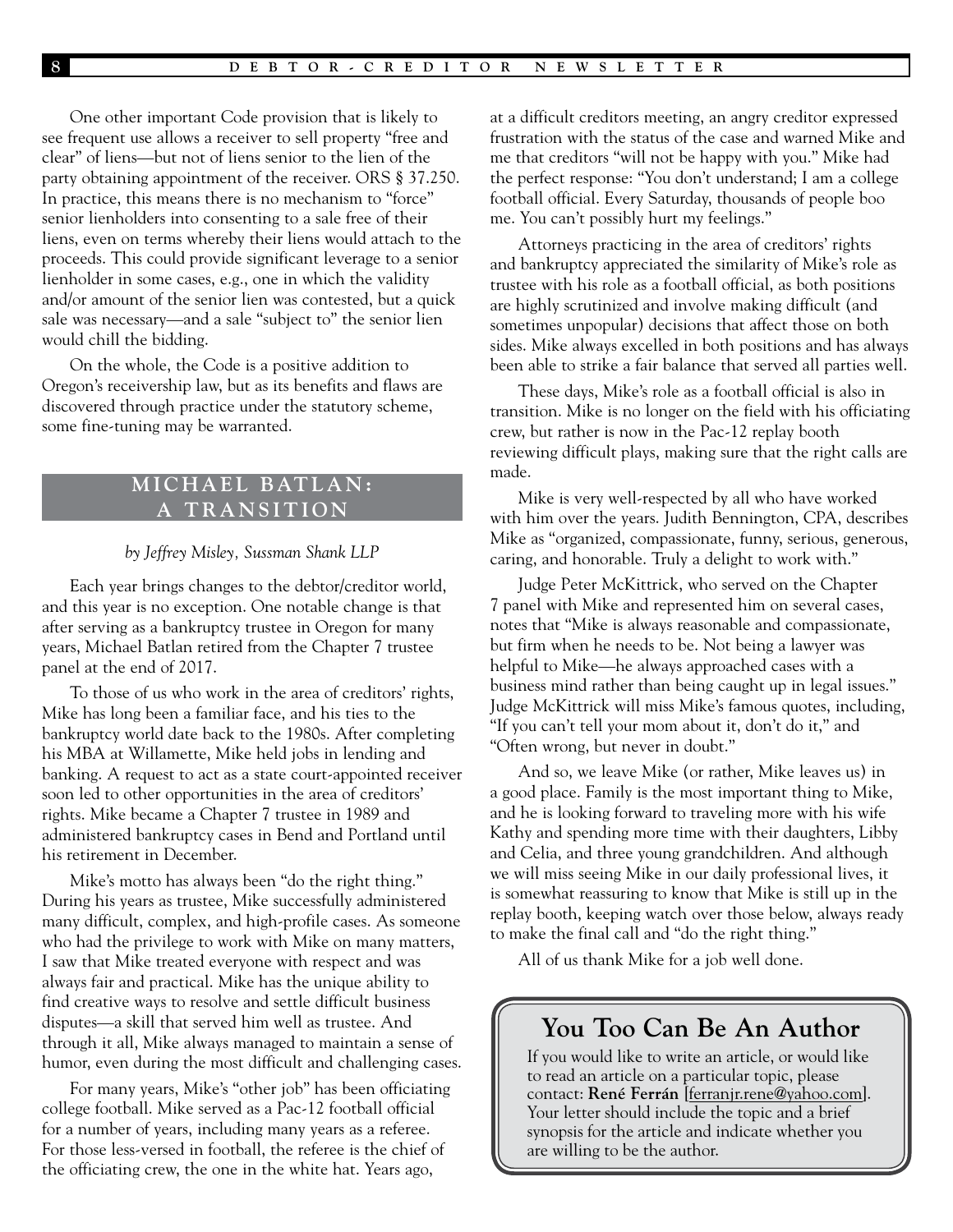*By Stephen Raher*

## **Good-Faith Belief Can Shield Creditors from Liability for Violation of Discharge Injunction**

*Lorenzen v. Taggart (In re Taggart),* 888 F.3d 438 (9th Cir. 2018)

Despite the potentially huge impact of this decision, the opinion itself is quite terse. The slip opinion weighs in at sixteen pages, but the captions take up four of those pages (the opinion involves seven consolidated appeals), and five pages are devoted to the complicated procedural history.

Debtor was a part-owner of an LLC that owned commercial property. He transferred his LLC membership interest to his attorney in 2007. When other LLC members (the "Plaintiffs") learned of the transfer, they sued Debtor (and the transferee), alleging that the transfer violated the operating agreement. Plaintiffs' complaint included a demand for attorney fees under the operating agreement. Debtor sought to dismiss the complaint and filed a counterclaim for his own attorney fees.

Debtor filed a Chapter 7 petition (thereby staying the state-court litigation) and received a discharge. Postdischarge, Plaintiffs continued the litigation. When Debtor raised the issue of his discharge, the state court found that Debtor was an indispensable party, but the Plaintiffs agreed that he would not be subject to a money judgment. When Plaintiffs prevailed at trial, they then sought attorney fees against Debtor but limited their request to fees that were incurred post-discharge. The state court found that Debtor had "returned to the fray" and ordered him to pay the postdischarge fees—if a debtor "returns to the fray" by actively engaging in litigation, he or she can be subject to liability for post-bankruptcy attorney fees on a prepetition claim. *In re Castellino Villas*, 836 F.3d 1028 (9th Cir. 2016).

Meanwhile, Debtor reopened his bankruptcy case to argue that Plaintiffs had violated the discharge injunction by petitioning for attorney fees. Judge Randall Dunn denied the motion, agreeing with the reasoning of the state court. On appeal, the district court reversed, finding that the fee petition had violated the injunction, but it remanded so that the bankruptcy court could determine whether Plaintiffs had *knowingly* violated the injunction. On remand, the bankruptcy court found that Plaintiffs had acted knowingly and awarded sanctions to Debtor.

Plaintiffs then appealed to the BAP, which reversed, holding that Plaintiffs' violation had not been knowing because they had a good-faith belief that the discharge injunction did not apply. Around this same time, the

Oregon Court of Appeals reversed the state trial court, essentially agreeing with the district court's finding that Debtor had not "returned to the fray."

After recounting this labyrinthine history, the Ninth Circuit's opinion is remarkably brief. The court begins by reiterating the two-part test for contempt under *In re Zilog*, 450 F.3d 996 (9th Cir. 2006): the movant must prove the creditor (1) knew the discharge injunction was applicable, and (2) intended the actions that violated the injunction. When deciding the first prong, the court held that a creditor's "good faith belief that the discharge injunction does not apply to the creditor's claim precludes a finding of contempt, even if the creditor's belief is unreasonable." *Lorenzen*, 888 F.3d at 444. Noting that the Plaintiffs were no longer able to obtain attorney fees (in light of the Oregon Court of Appeals ruling), the panel expressed no opinion as to whether Plaintiffs had violated the discharge injunction by seeking such fees. But regardless of whether the fee petition violated the injunction, the court stated that Plaintiffs could not be held in contempt because "they acted pursuant to their good faith belief that, due to [Debtor]'s 'return to the fray,' the discharge injunction did not apply to their claims." *Id.* at 445.

## **Bankruptcy Courts May Award Emotional Distress Damages to Debtors Injured by IRS's Violation of the Automatic Stay**

*Hunsaker v. U.S.,* 902 F.3d 963 (9th Cir. 2018)

After Debtors filed a Chapter 13 petition, the IRS continued sending collection notices and threatening to levy the Debtors' Social Security benefits. Debtors filed an adversary complaint alleging violations of the automatic stay and seeking damages for emotional distress. The IRS conceded that it had violated the stay, but it argued that the bankruptcy court could not hold the agency liable for emotional distress damages due to sovereign immunity. Judge Frank Alley awarded the Debtors \$4,000 as compensation for their emotional distress, but on appeal to the district court, Judge Michael McShane reversed, concluding that Congress had not waived sovereign immunity for emotional distress damages under § 362(k).

On appeal, the Ninth Circuit reversed the district court, holding that § 106 unambiguously allowed for the award of such damages. The waiver of sovereign immunity in  $\S 106(a)(3)$  allows a court to "issue against" a governmental unit an order, process, or judgment … including an order or judgment awarding a money recovery, but not including an award of punitive damages." This waiver applies to  $\S 362(k)$ , which allows individual debtors to recover actual damages for stay violations. In 2004, the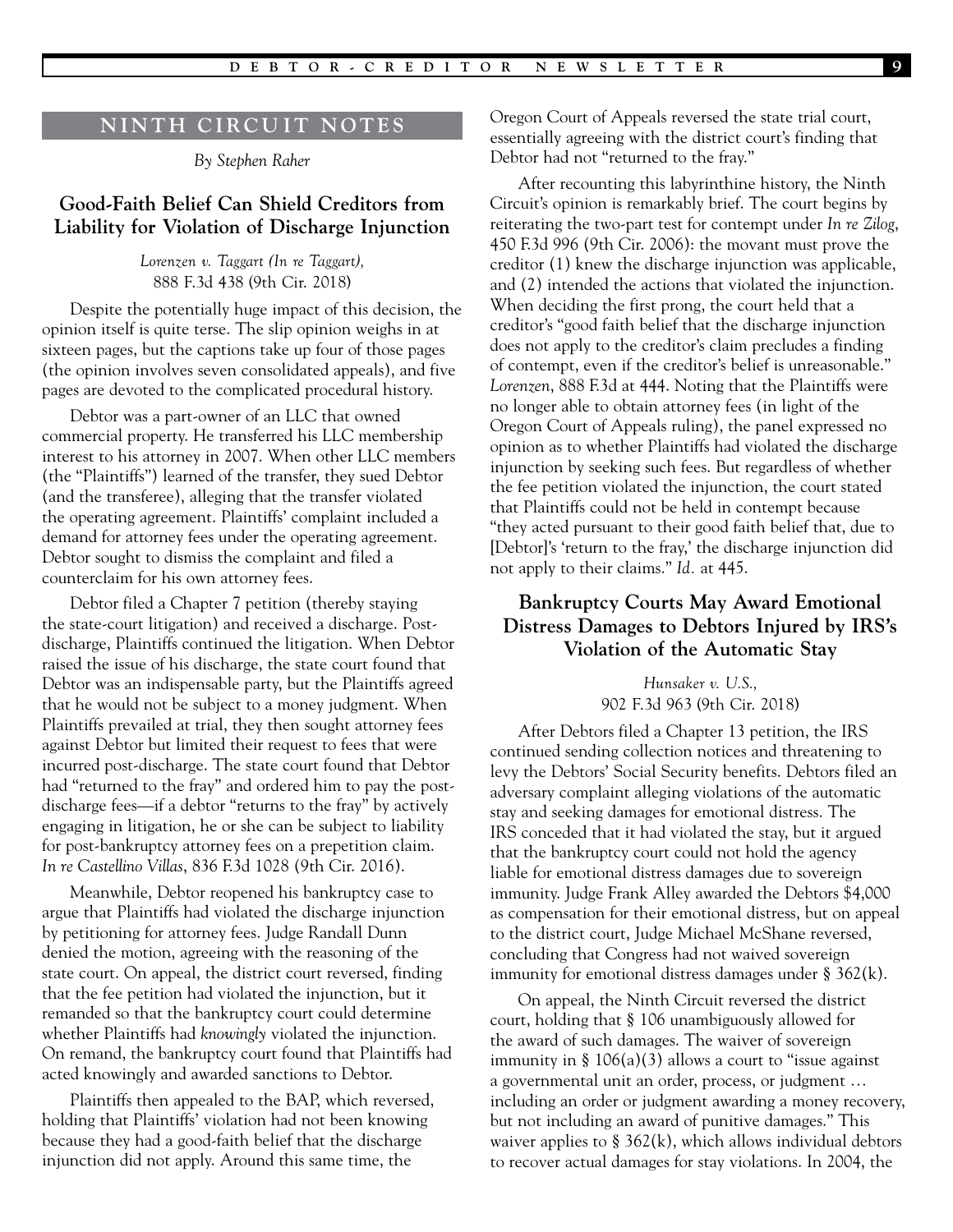Ninth Circuit held that emotional distress damages are a type of actual damages recoverable under § 362(k). *Dawson v. Washington Mutual Bank* (*In re Dawson*), 390 F.3d 1139 (9th Cir. 2004).

The IRS argued that  $\S 106(a)(3)$ 's reference to a "money recovery" only covered claims "seeking to restore to the bankruptcy estate sums of money unlawfully in the possession of governmental entities," *Hunsaker*, 902 F.3d at 968, but the court found this reading unpersuasive and inconsistent with the plain text of the statute. The court admitted that its ruling conflicts with the First Circuit's holding in *U.S. v. Rivera Torres* (*In re Rivera Torres*), 432 F.3d 20 (1st Cir. 2005), but the unanimous Ninth Circuit panel noted that it was unpersuaded by the reasoning of Torres.

### **Creditor Seeking to Block Confirmation Need Not Purchase All Claims in a Given Class**

*Pacific Western Bank v. Fagerdala USA – Lompoc, Inc. (In re Fagerdala USA – Lompoc, Inc.),* 891 F.3d 848 (9th Cir. 2018)

Under § 1126(e), a court may disallow (or "designate," in the language of the Code) claims for voting purposes if the court finds the claimant's "acceptance or rejection of [the] plan was not in good faith, or was not solicited or procured in good faith." In this case, the Debtor filed a plan with four classes, two of which are relevant to this appeal. Class 1 consisted of the first-lien lender (the "Lender"). The plan proposed cancelling the default interest rate and modifying the term of the loan. Class 4 consisted of unsecured creditors, who would be paid in full, with interest, sixty days after the effective date.

Prior to the confirmation hearing, the Lender purchased over half of the unsecured claims and voted them against the plan, thereby blocking confirmation under § 1129(a)(10). The Debtor then successfully moved to designate the lender's purchased claims, after which it was able to confirm the plan. The Lender appealed to the district court, which affirmed, but a unanimous panel of the Ninth Circuit reversed.

In granting the Debtor's motion to designate, the bankruptcy court made two findings. First, the Lender admitted that it had not attempted to purchase every Class 4 claim. Second, the court found that the Lender's selective purchase of claims was prejudicial to those unsecured creditors who did not receive a purchase offer (and who would be financially disadvantaged if the Debtor's plan was not confirmed). In reaching their respective decisions, the bankruptcy and district courts relied on *Figter, Ltd. v. Teachers Ins. & Annuity Ass'n of Am.* (*In re Figter*), 118 F.3d 635, 639 (9th Cir. 1997), in which the appellate

court had affirmed a bankruptcy court's denial of a motion to designate. *Figter* acknowledges that purchasing claims for the purpose of blocking confirmation is not per se bad faith, but in ruling that the creditor had acted in good faith, the *Figter* court noted that it had offered to purchase all claims in the relevant class.

In the present case, the Ninth Circuit held that the fact that the Figter creditor had offered to purchase all claims was simply one of several, non-dispositive factors the court considered. In other words, "while offering to purchase all claims is certainly an indicator of *good faith*, failing to do so cannot be evidence of *bad faith*." 891 F.3d at 855 (emphasis in original). The appellate panel also criticized the bankruptcy court's finding of prejudice to unsecured creditors, noting that the analysis did not consider the lender's appropriate (if economically selfish) motive. For purposes of § 1126(e), the court held that bad faith does not include acting in one's economic self-interest, but rather requires an attempt to obtain a benefit to which the creditor was not entitled. Examples of bad faith include a non-creditor purchasing claims to block an action against it, competitors purchasing claims to destroy the debtor's business, or a debtor arranging for an insider to purchase claims.

[*Full disclosure*: the author represented this debtor at the beginning of the case but left private practice before the advent of the issues discussed here.]

## **Failure to Object Does Not Equal Lack of Appellate Standing…**

#### *Harkey v. Grobstein (In re Point Center Financial, Inc.),* 890 F.3d 1188 (9th Cir. 2018)

Debtor was a loan originator and servicer that pooled investor funds and made loans. Investors would receive a fractional interest in any loans they funded, along with a corresponding interest in the trust deed securing the loan. When a loan defaulted, and after Debtor had foreclosed, it would create a special purpose LLC to hold the collateral. The investors who held fractional interests in the loan would then receive a corresponding membership interest in the new LLC.

The appellants in this case were investors who held interests in Dillon Avenue 44, LLC ("Dillon"), one of the entities created by Debtor to hold foreclosed collateral. Dillon was governed pursuant to a 2011 operating agreement that named Debtor as the LLC manager.

Debtor filed a voluntary Chapter 11 petition in 2013, but the case subsequently converted to Chapter 7. Eventually, the bankruptcy court set February 28, 2014, as the deadline for the trustee to assume or reject executory contracts. In May 2016, the trustee moved to assume the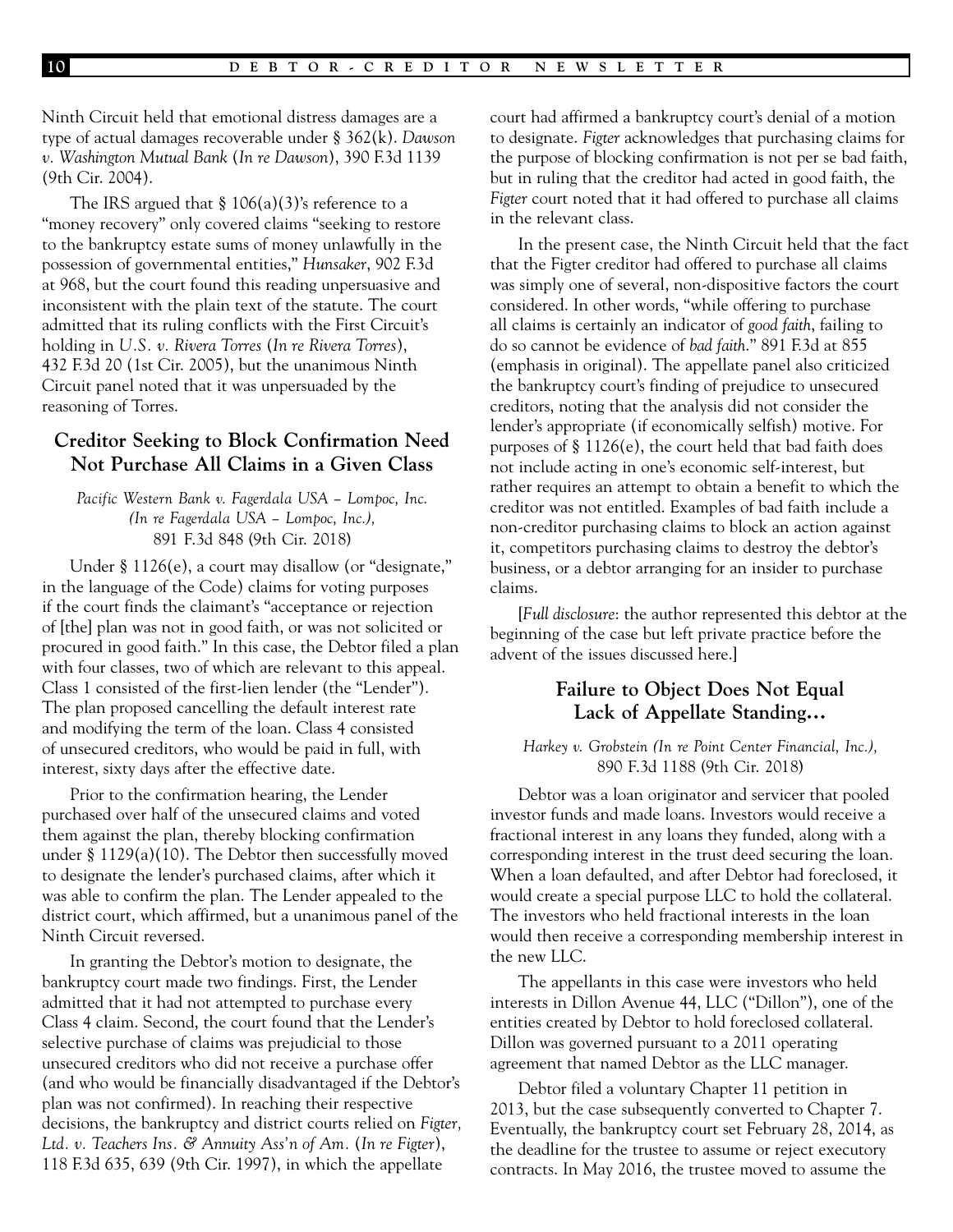Dillon operating agreement, alleging that his failure to do so by the 2014 deadline was the result of excusable neglect stemming from reliance on misrepresentations by certain of the appellants. When the court held a hearing on the trustee's request, no one appeared in opposition, and the court orally granted the motion. Before an order was entered granting the motion, appellants (who had received notice of the initial motion) filed an emergency motion for reconsideration. The bankruptcy court considered the merits of appellants' arguments but declined the requested reconsideration and entered the order granting the trustee's motion.

Appellants sought review by the district court, which dismissed their appeal for lack of standing. Specifically, the district court relied on the generally accepted principle that in bankruptcy proceedings, only a party "aggrieved by the order" has standing to appeal. Citing dictum from *Brady v. Andrew (In re Commercial Western Finance Corp.*), 761 F.2d 1329 (9th Cir. 1985), the court noted that "attendance and objection" in the lower court "should usually" be prerequisites to meeting the "person aggrieved" standard.

The Court of Appeals reversed, although it acknowledged a split among the circuits regarding this issue. Noting that "[w]e do not automatically toss a litigant out of court for noncompliance with a trial court rule without allowing the litigant to explain why the noncompliance should be excused, caused no harm, or had limited impact," *Harkey*, 890 F.3d at 1193, the court held that failure to attend and object at a hearing has no bearing on that party's standing to appeal an order. At the same time, the panel did acknowledge that a party's failure to object could result in a finding of waiver or forfeiture (waiver is the intentional relinquishment or abandonment of a known right, while forfeiture is the failure to timely assert a right). Because the appellants laid out their merit arguments as part of the motion for reconsideration (and the bankruptcy court considered these arguments), the appellate court held that waiver did not apply. It did, however, remand to the district court for a determination of whether the appellants had forfeited their objection.

#### **…But It Can Still Sink an Appeal**

### *Reid & Hellyer, APC v. Laski (In re Wrightwood Guest Ranch),* 896 F.3d 1109 (9th Cir. 2018)

This case began with an involuntary Chapter 11 petition. A trustee was appointed soon after the petition was filed. The trustee and the senior secured lender ultimately reached a settlement: the trustee would sell the Debtor's principal asset to an affiliate of the lender, and the lender would agree to a \$500,000 carveout. Three-hundred fifty thousand dollars of the carveout was allocated to

the trustee and his professionals as a  $\S$  506(c) surcharge, and the remaining \$150,000 was earmarked for general unsecured creditors, skipping over the other administrative claimants (whether this settlement would survive in a post-*Jevic* world is an issue that appellants unsuccessfully tried to raise in this appeal).

The Debtor and the creditors' committee—acting through their respective counsel—filed objections to the settlement and appeared at a hearing on the matter. Both objections noted that the proposed settlement was unfair to the administrative claimants (including Debtor's and committee counsel), who would not receive anything. The bankruptcy court approved the settlement and the sale closed. The two law firms then appealed in their own names. The district court dismissed the appeals, holding that the firms lacked standing because they had not filed their own objections below.

On appeal, the Ninth Circuit affirmed on different grounds. Citing *Harkey v. Grobstein* (*In re Point Center Financial, Inc.*), 890 F.3d 1188 (9th Cir. 2018), the court noted that the district court had mislabeled the question as one of standing. Rather, the question was whether the firms forfeited or waived their right to appeal. Unlike *Point Center*, the appellate court concluded that there was no need to remand here because the record contained a sufficient analysis of both waiver and forfeiture. Specifically, the court noted that, while the attorneys had both identified themselves as appearing on behalf of their clients at the hearing, the firms had not filed written objections in their own names, and (unlike the *Point Center* creditors who had filed a motion for reconsideration) neither firm took corrective action to clarify the record prior to filing a notice of appeal. Because neither law firm made an objection on their own behalf, the panel unanimously concluded that they had forfeited their right to appeal the order approving the settlement.

### **State Law Determines Who May Authorize the Filing of a Petition**

*Sino Clean Energy, Inc. v. Seiden (In re Sino Clean Energy, Inc.),* 901 F.3d 1139 (9th Cir. 2018)

State law determines who has authority to file a voluntary bankruptcy petition. Given this settled and relatively uncontroversial matter of law, it's somewhat difficult to understand why this case warranted a published opinion.

The Debtor was a Nevada holding company that owned various operating subsidiaries that conduct business in China. It began experiencing various financial and management troubles in 2011. In October 2013, forty-three of Debtor's shareholders filed a civil action in Nevada to compel production of the company's books and records.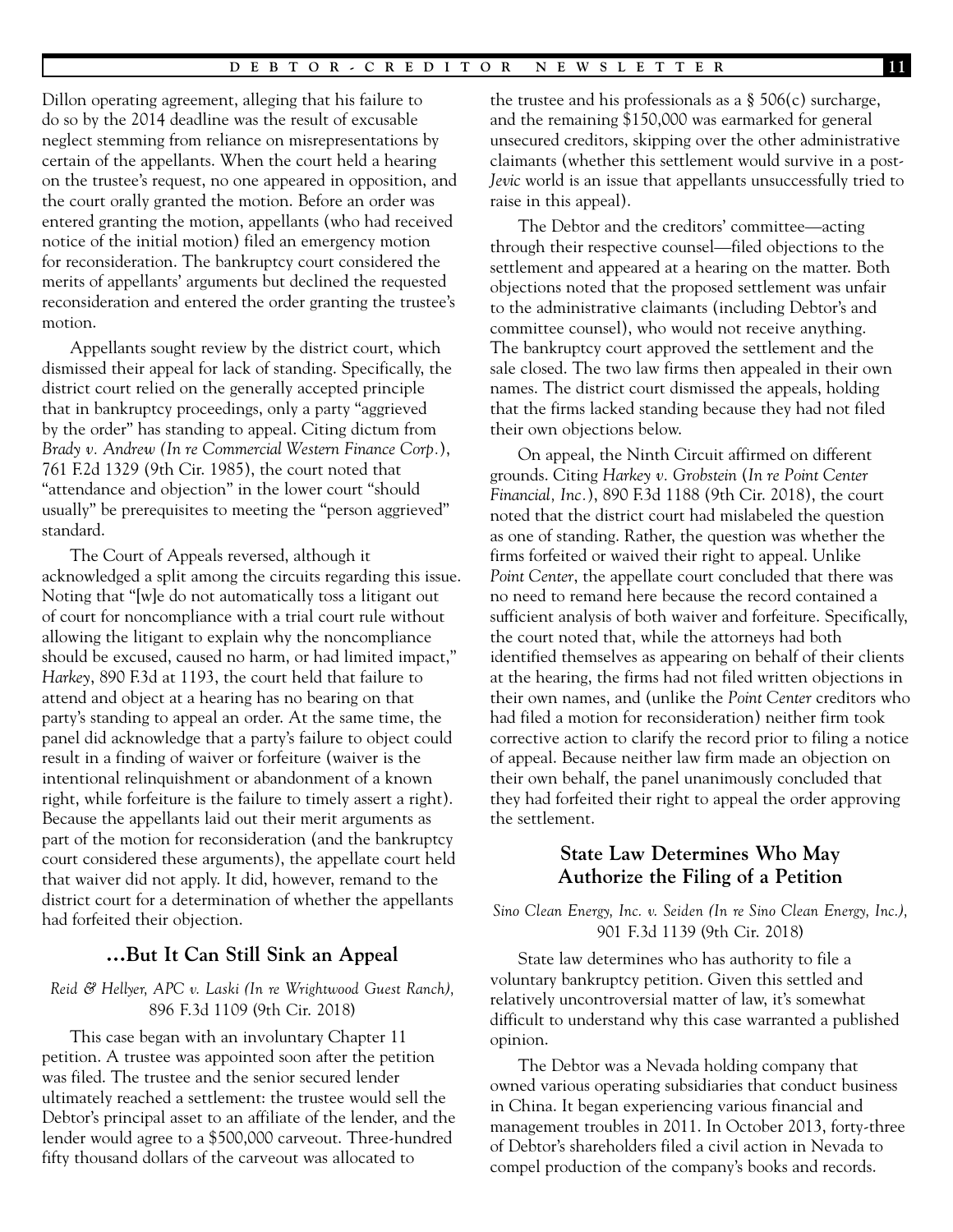Debtor was properly served but made no appearance. Several months after an order of default had been entered, the plaintiffs moved for appointment of a receiver. The court appointed a receiver in May 2014. Pursuant to the order of appointment, the receiver removed the Debtor's directors and appointed a new sole director.

In July 2015, Debtor's former CEO purported to "reconstitute" the previous board of directors, then filed a voluntary Chapter 11 petition. The bankruptcy court dismissed the petition, finding it was filed without requisite corporate authorization. The district court affirmed, as did the Ninth Circuit, holding that "[n]o matter the equitable considerations, state law dictates which persons may file a bankruptcy petition on behalf of a debtor corporation." 901 F.3d at 1142. Because the Debtor's board had been lawfully removed by a duly-appointed receiver, it therefore lacked the authority to file a petition on Debtor's behalf.

### **Chapter 13 Provides the Potential to Discharge Post-Petition Condo Assessments**

#### *Goudelock v. Sixty-01 Ass'n of Apartment Owners,* 895 F.3d 633 (9th Cir. 2018)

Section 523(a)(16) excepts from discharge "a [condominium] fee or assessment that becomes due and payable after the [petition date]." In a case of first impression for any circuit court, the Ninth Circuit addressed how this provision applies (or doesn't apply) to Chapter 13 debtors.

Debtor Penny Goudelock purchased a Washington condo in 2001 but stopped paying her monthly assessments in 2009. Under Washington law, unpaid condo assessments are both a lien on the property and a personal obligation of the owner(s) (Oregon law contains a similar provision). The condo association sought to foreclose its lien, but Debtor moved out and in 2011 filed a Chapter 13 petition. She then confirmed a plan that provided for surrender of the condo unit. In February 2015, her mortgage lender foreclosed on the unit, and five months later, Debtor completed her plan and received a discharge. The condo association brought an adversary proceeding to determine whether Debtor's personal liability for the post-petition, pre-foreclosure assessments had been discharged.

The bankruptcy court and district court both ruled in favor of the condo association, but a unanimous panel of the Ninth Circuit reversed. Beginning with a history lesson, the court noted that, prior to the enactment of § 523(a)(16), courts had been divided into two schools of thought regarding discharge of condo assessments. One school of thought held that personal liability for assessments was dischargeable because such liability was "an unmatured contingent debt under the Bankruptcy Code that arose

prepetition (when the debtors purchased the property) and that merely became mature when the assessments became due post-petition." *Goudelock*, 895 F.3d at 636 (citing *In re Rosteck*, 899 F.2d 694 (7th Cir. 1990)). The other camp held that assessments arose each month as they came due, in which case assessments billed post-petition were not subject to discharge. In 1994, Congress endorsed the latter view when it enacted  $\S$  523(a)(16).

But the Ninth Circuit noted that the exception to discharge contained in §  $523(a)(16)$  is not carved out of the Chapter 13 "superdischarge" in § 1328(a). Adopting the reasoning of *Rosteck*, the court held that Debtor's *in personam* liability for the assessments was subject to a Chapter 13 discharge, even though the association's lien rights were, of course, undisturbed.

### **SCRA's Private Right of Action Is Subject to Four-Year Limitations Period**

*McGreevey v. PHH Mortg. Corp.,* 897 F.3d 1037 (9th Cir. 2018)

Section 303(c) of the Servicemembers Civil Relief Act (the "SCRA") prohibits foreclosures during, and immediately following, a borrower's active service in the military. 50 U.S.C. § 3953(c). About six years after PHH foreclosed on his Vancouver home, the plaintiff in this case filed a complaint alleging that the foreclosure violated the SCRA. PHH responded by arguing the suit was untimely.

What should be a straightforward question was actually a matter of first impression, in part because § 303(c) of the SCRA contains no limitations period. The district court looked for the "closest state analog" to the SCRA and ended up borrowing the statute of limitations from Washington's Consumer Protection Act. Claims under that Washington law are subject to a four-year limitations period, so the court dismissed plaintiff's SCRA claim as untimely.

On appeal, the Ninth Circuit affirmed, but on different grounds. Prior to 1990, the district court's method of borrowing a limitations period from the closest state analog would have been correct. But in 1990, Congress enacted 28 U.S.C. § 1658(a), which provides a four-year limitations period for action under any federal law that doesn't contain its own limitations provision. However, § 1658(a) only applies to laws enacted after December 1, 1990. The SCRA has been around (under various names) since 1918, but the foreclosure prohibition of § 303(c) did not contain a private right of action until Congress amended the law in 2010. The Ninth Circuit thus concluded that 2010 was the relevant date of enactment for purposes of plaintiff's claim, and therefore that § 1658(a) applied. Since the limitations period under § 1658(a) is the same as Washington's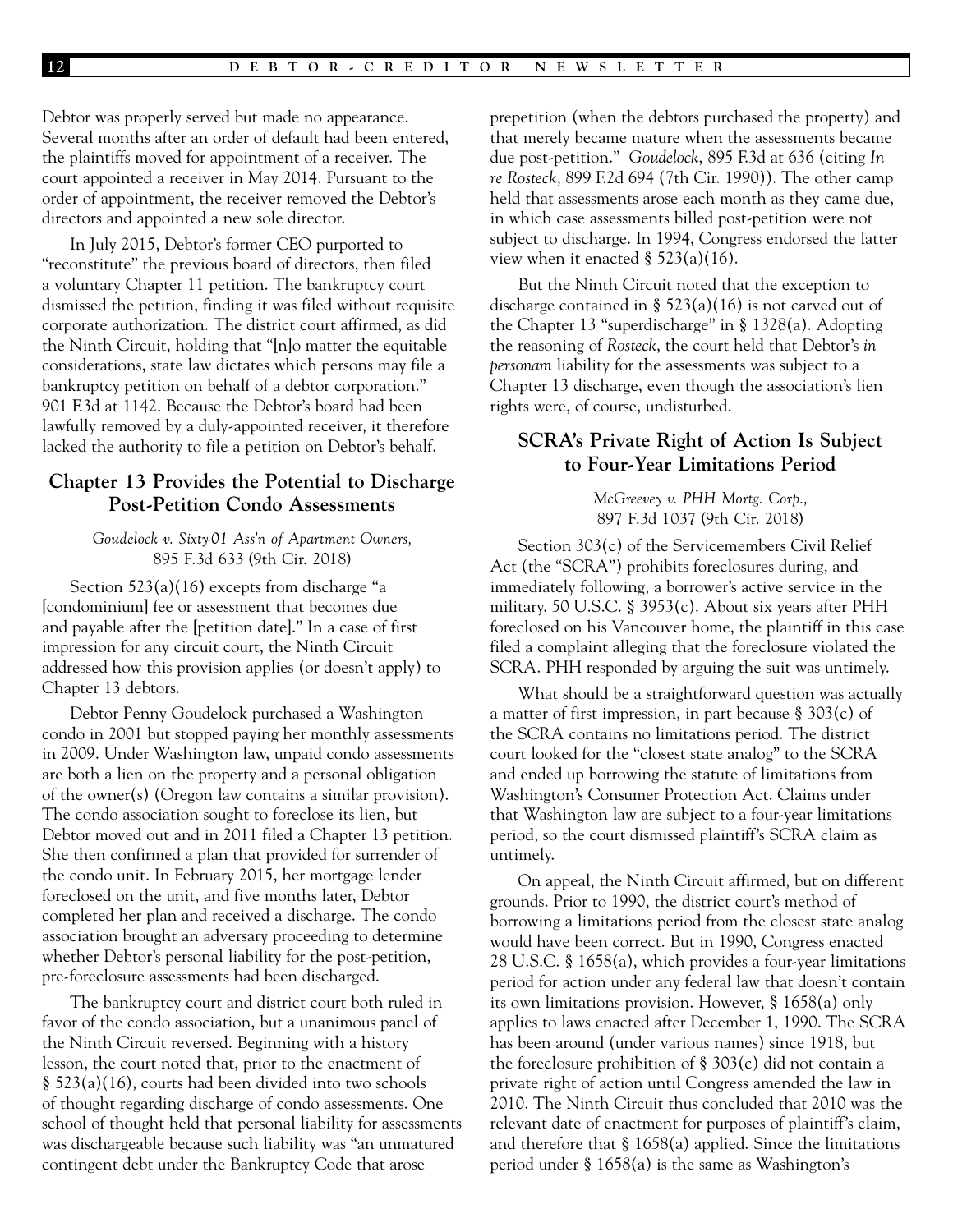<span id="page-12-0"></span>Consumer Protection Act, the court affirmed the dismissal of plaintiff's claim.

## **Attorney in Judicial Foreclosure Action Can Be Liable for FDCPA Violations**

*McNair v. Maxwell & Morgan PC,* 897 F.3d 1037 (9th Cir. 2018)

Plaintiff was a homeowner who defaulted on her HOA dues. The HOA hired the defendant law firm to file a judicial foreclosure action. When plaintiff sued the law firm for alleged violations of the Fair Debt Collection Practices Act ("FDCPA"), the firm pointed to *Ho v. ReconTrust Co.,*  858 F.3d 568 (9th Cir. 2017), where the Ninth Circuit concluded that a non-judicial foreclosure is not "debt collection" for purposes of the statute, because the creditor is simply enforcing its lien rights.

A unanimous panel of the Ninth Circuit agreed with Plaintiff that *Ho* did not apply to the present case because the law firm had filed a complaint for judicial foreclosure. Applicable state law provided that the HOA could obtain a deficiency judgment against the homeowner—something that was not possible in the non-judicial foreclosure procedure at issue in *Ho*. That fact was enough to distinguish the present situation from *Ho*, and the court remanded for consideration of the merits of the FDCPA claims.

### **BAP CASE NOTES**

*By Jesús Miguel Palomares, Miller Nash Graham & Dunn LLP*

## **Bankruptcy Courts Can Order Chapter 7 Debtors to Sign Consent Directive to Reach Foreign Bank Account Records**

### *In re Mastro,* 585 B.R. 587 (9th Cir. BAP 2018)

After Mastro, an involuntary Chapter 7 debtor, fled to France with his wife to avoid a related criminal case and extradition back to the United States, the Chapter 7 trustee moved for an order under Rule 2004 and § 521(a)(3) and (4) compelling Mastro to sign a consent directive that the trustee would send to foreign banks and financial entities to identify undisclosed Mastro accounts. A consent directive generally instructs any bank or other financial institution that receives it to disclose any accounts held by the signatory. Mastro opposed the motion, which the bankruptcy court agreed with, ruling that it lacked the authority under Rule 2004 to order a consent directive. The trustee appealed.

The BAP reversed, finding that the bankruptcy court indeed had discretion to authorize and enforce the consent directive requested by the trustee. The Bankruptcy Code imposes both statutory investigatory duties on trustees and statutory disclosure obligations on debtors. Section 704(a) (1) and (4) requires a Chapter 7 trustee to, among other things, collect the property of the estate and investigate a debtor's financial affairs. Meanwhile, § 521(a)(4) requires a debtor to surrender all property of the estate and furnish the trustee with "any recorded information, including books, documents, records, and papers, relating to property of the estate." Property of the estate includes foreign bank accounts.

#### **Consent directives are investigatory tools, not testimonial**

The BAP began the case by explaining that consent directives are indeed investigatory tools. Consent directives are not necessarily consensual because the signatory does not identify the contemplated recipients or accounts in the document. As a result, by signing a consent directive, the signatory does not admit to the existence of any specific account at any particular financial institution. This distinction makes consent directives non-testimonial in nature and thus does not trigger the signatory's Fifth Amendment rights. In so noting, the BAP found the Supreme Court's decision in *Doe v. U.S.*, 487 U.S. 201 (1988) controlling.

In its analysis, the BAP first looked to other governmental agencies that use consent directives—the IRS, the FTC, and the SEC—and noted these consent directives are often not consensual, but rather serve as a discovery tool requiring a party to produce or allow for third-party production of documents. Each of these governmental agencies is statutorily-provided with investigatory powers, as are trustees and bankruptcy courts by the Bankruptcy Code. Thus, the BAP found that the trustee's investigatory powers resemble those of the government agencies that use consent directives—like the highlighted agencies, the trustee has statutory authority to require production of documents in furtherance of an investigatory duty also created by statute. Similarly, a debtor's duty to provide information and cooperate with an investigation is at least equal to that of a regulated party subject to an agency's investigation.

### **Rule 2004 and § 105(a) provide bankruptcy courts with broad authority to enter orders carrying out Code-based obligations, including issuing consent directives**

Bankruptcy courts have "broad authority" under § 105(a) "to take any action that is necessary or appropriate to prevent an abuse of process," *Mastro*, 585 B.R. at 596 (quoting *Marrama v. Citizens Bank of Mass.*,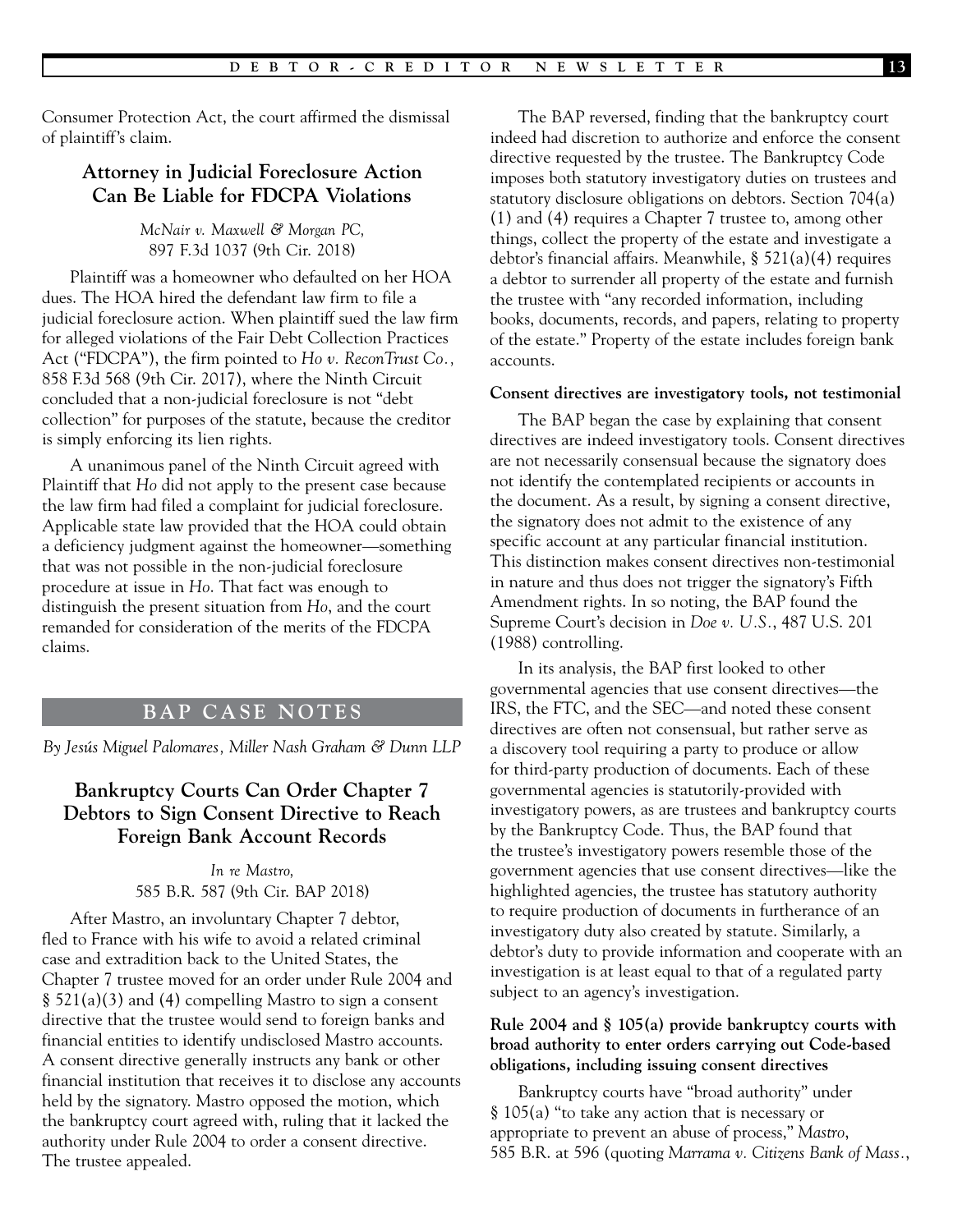549 U.S. 365, 375 (2007)), but that section cannot by itself justify a consent directive. However, the BAP noted that when a trustee requests a consent directive, § 105 enables the trustee's § 704 investigation of the debtor's financial affairs and is consistent with a debtor's § 521 obligation to cooperate with the trustee's investigation.

Similarly, Rule 2004 is the basic discovery device in bankruptcy cases, allowing broad examination relating to "the acts, conduct, or property or to the liabilities and financial condition of the debtor, or to any matter which may affect the administration of the debtor's estate, or to the debtor's right to a discharge." Thus, a consent directive issued in connection with Rule 2004 enables the financial affairs investigation and is thus "firmly tethered to the trustee's § 704 statutory duties." *Mastro*, 585 B.R. at 597.

In holding that a bankruptcy court may use § 105 and Rule 2004 to compel a debtor to sign a consent directive, the BAP summarized as follows: "Rule 2004 serves as an additional bridge between §§ 521 and 704, as it provides trustees a mechanism to require debtors to produce. And, again, to the extent Rule 2004 is not sufficiently broad, § 105 would allow issuance of a consent directive to require a debtor to fulfill a statutory duty. Section 105(a) is not being used as an independent basis for the consent directive; it is, rather, being used in concert with §§ 521 and 704." *Id.* at 598.

Finally, the BAP added that the bankruptcy court had the discretion to decide whether to issue the consent directive in the first place, given that the consent directive involved international entities that could present additional issues and require additional procedural safeguards for a Rule 2004 examination.

## **Pawn Shops Beware: Failure to Seek Relief from Stay Voids Otherwise Proper Notice of Pawn Loan Termination**

*In re Sorensen,* 586 B.R. 327 (9th Cir. BAP 2018)

This case presented a question of first impression in the Ninth Circuit: whether jewelry pawned pre-petition remains property of the bankruptcy estate. In answering yes, the BAP presents a good reminder why it's always a safe idea to seek relief from the automatic stay.

The Debtor pawned the jewelry as collateral for loans with the Pawnshop, then later filed a Chapter 13 petition before the termination date of the loans. Her schedules identified the Pawnshop as a creditor holding claims secured by the jewelry, and the amended Chapter 13 plan proposed making monthly payments to the Pawnshop and retain the jewelry. The Pawnshop did not oppose the plan, which was eventually confirmed.

During the bankruptcy, the Pawnshop issued a notice of loan termination, providing a 10-day right to redemption that was required by state law (the "Notice"). The Pawnshop did not, however, seek relief from the automatic stay. The Debtor did not redeem the jewelry during the redemption period. The Debtor subsequently filed an adversary proceeding against the Pawnshop for injunctive and declaratory relief; the complaint sought an injunction and temporary restraining order preventing the Pawnshop from disposing of the jewelry because it was part of the bankruptcy estate and thus subject to the automatic stay.

In response, the Pawnshop argued that the jewelry was excluded from the bankruptcy estate pursuant to §§ 541(b)(8) and 108(b) because the redemption period for pawn loans had expired and the Pawnshop had issued the statutorily required notice of termination and redemption. As such, the Pawnshop reasoned that the jewelry was excluded from the bankruptcy estate and the automatic stay never applied. The Pawnshop repeated these arguments after plan confirmation in a motion to dismiss the adversary complaint.

The bankruptcy court ruled that the Notice was void for violating the automatic stay and the Debtor's confirmed Chapter 13 plan was binding on the parties. The court reasoned that although the Pawnshop provided the Notice with a redemption period required under state law, the 10-day statutory time period had not expired because the Pawnshop did not first seek relief from stay, and nothing in § 541(b)(8) created an exception to the stay. Furthermore, the confirmed plan controlled the disposition of the jewelry, so the Debtor's intention to retain the jewelry and make payments prevailed. The Pawnshop appealed.

Noting that the issue was one of first impression in the Ninth Circuit, the BAP affirmed for the Debtor. Under § 541(a), an estate is created at the filing of a bankruptcy petition that contains, subject to certain exceptions, all legal or equitable interests of the debtor in property as of the commencement of the case. This includes a preforeclosure right to redeem property, as well as rights that a debtor retains in their pawned property.

Sections 541(b)(8)(A) through (C) govern how and whether pawned property is part of the bankruptcy estate. To be excluded from the bankruptcy estate, (A) the pawned property must be in the possession of the third-party pledgee (or pawnor); (B) the debtor must not be obligated to buy back the pawned property; and (C) the debtor and trustee must not have exercised any right to redeem in a timely manner as provided by state law and § 108(b). In this case, the parties agreed that only prong (C) was at issue.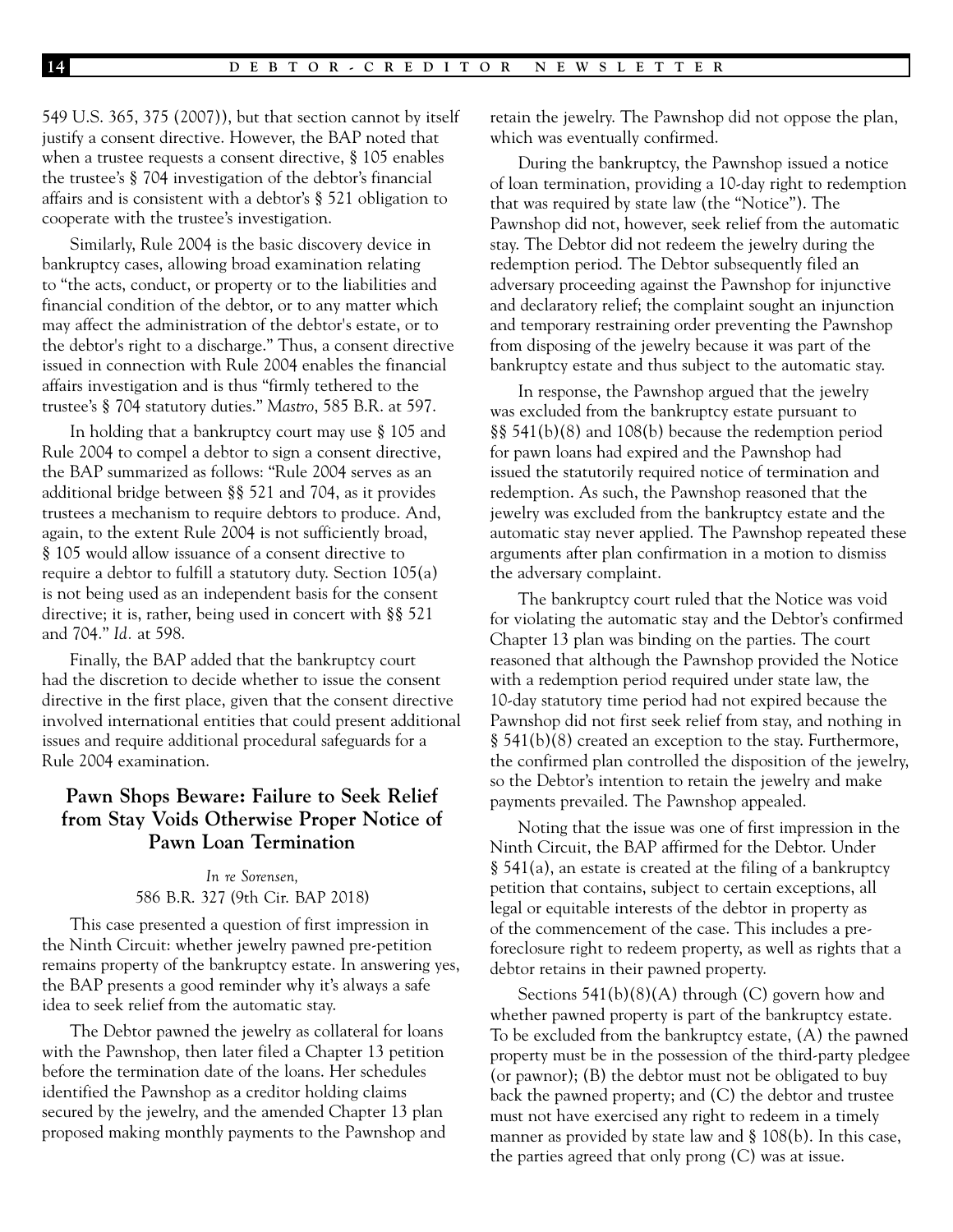<span id="page-14-0"></span>Section 108(b) provides in relevant part that if a debtor has a redemption right that has not expired before the petition date, then the redemption right may be exercised before the later of (1) the end of the given contractual period, or (2) 60 days after the order for relief. The BAP looked to state law (since it provided the longer redemption period), which provided that if the jewelry was not redeemed before the end of the loan period, the Pawnshop must give notice of loan termination and provide a 10-day redemption period.

Following this road map, the BAP ruled for the Debtor. First, the BAP found that when the Debtor filed her Chapter 13 petition, her interest in the jewelry became part of the bankruptcy estate under § 541. Second, under state law, § 541(b)(8) did not automatically exclude pawned property from the bankruptcy estate without notice to the Debtor. The BAP reviewed the applicable state law requirements and explained that under state law, the Pawnshop did not become vested with ownership of the jewelry until ten days after it gave proper notice to the Debtor. The Notice given by the Pawnshop was void—and never started the 10-day redemption period—because the Pawnshop failed to first seek relief from stay.

To sum up, the 10-day redemption period never began to run under the state law requirement, the Debtor's redemption right was never extinguished, the Pawnshop never took title to the jewelry under state law, and § 541(b)(8) did not remove the jewelry from the estate.

### **OREGON SUPREME COURT CASE NOTE**

*By Ridgway K. "Dick" Foley Jr., Williams Kastner Greene & Markley*

#### *Trinity v. Apex Directional Drilling LLC* 363 Or. 257, P.3d (2018)

Trinity (Bank of the West), the lender, loaned funds to Apex, the borrower. Lachner, the guarantor, guaranteed the Apex loan. The lender prepared all documents, including a forum selection clause that required all actions to be filed in San Francisco. When the borrower defaulted, the lender filed a claim against the guarantor in Clackamas County Circuit Court. The guarantor moved to dismiss the claim against him for failure to file in the prescribed forum. The Clackamas County judge denied the motion, stating he had "discretion" to enforce or refuse to enforce the clause. The guarantor filed a writ of mandamus to the Oregon Supreme Court, which issued an alternate writ, ordering vacation of the Circuit Court order and requiring the lower court to show cause why it should not do so. Undaunted, the

trial court judge declined to dismiss the case, held another hearing, and decided that Oregon was a "more reasonable" forum.

Because the lower court refused to vacate the improper order, the Supreme Court heard arguments, decided that insufficient grounds existed to invalidate the forum selection clause, and issued a peremptory writ of mandamus. The Supreme Court reminded the trial judge that recent case law clearly holds that forum selection clauses are to be presumed valid unless the clause is "unfair or unreasonable" and that the party seeking to avoid such a clause bears the burden of persuasion. In the instant case, the clause was not the product of a contract of adhesion, was not imposed by a party possessing unfair and unusual bargaining power, was not unconscionable, and did not violate public policy. The Court also noted that the Restatement (Second) of Conflict of Laws recognizes occasional exceptions when a clause was so "seriously inconvenient" as to be "unjust." Since the lending bank, Trinity, drafted the contract and the clause, one suspects that our staid Supreme Court found application of that exception laughable.

The decision contains several lessons. Trial judges should be expected to know the rules and to follow them, and not decide cases on "feelings"; considering the choice between a hearing in Oregon City or in San Francisco as posing some sort of serious inconvenience is farcical. As for banks and other commercial lenders, be careful what you wish for—lending banks ordinarily control all documentation, and they ought to live by the words they select.

## **OREGON COURT OF APPEALS CASE NOTE**

*By Ridgway K. "Dick" Foley Jr., Williams Kastner Greene & Markley* 

*State v. Walker* 291 Or. App. 188, 419 P.3d 794 (2018)

Why would commercial attorneys be interested in a criminal law decision? All litigators, both civil and criminal, need to understand the court's use of the abuse of discretion standard—and that truism makes *Walker* important to all attorneys. The elemental facts in *Walker* are plain and simple: Mr. Walker was charged with first degree theft. His testimony contained some minor inconsistencies and different word usages. Over a clear defense objection, the prosecutor sought—and the trial court gave—a traditional "witness false in part" instruction, and the jury convicted the defendant.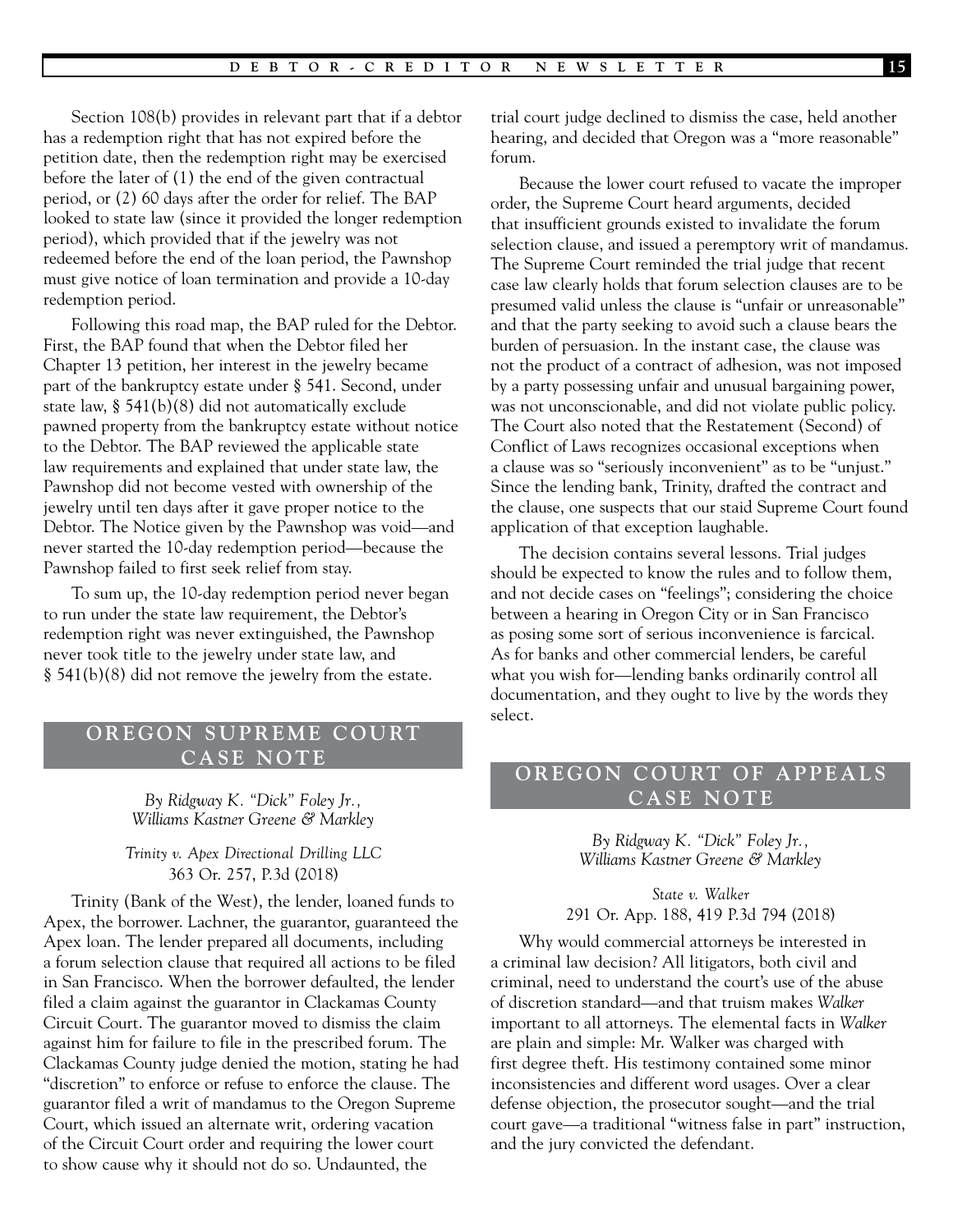<span id="page-15-0"></span>In a commendable and tightly reasoned opinion, the Court of Appeals reversed Mr. Walker's conviction—and in doing so provided an excellent summary of the appropriate uses and limitations of the abuse of discretion standard. Among other salient matters, the Court reminds us that judicial discretion must always be exercised within a mandatory framework: it must be exercised lawfully to reach a decision that falls within a permissible range of legally proper outcomes. A court errs if it is guided by an incorrect legal standard, which means that an appellate court must review the standard applied freely for legal error. Further, a court abuses its discretion if it bases its decision on erroneous predicate legal conclusions or upon predicate factual determinations that lack adequate evidentiary support. As a pitchman would say, "but wait, there's more"—a court may abuse its discretion even when it applies the correct legal standard and sufficient evidentiary support exists, "if its decision is clearly against all reason and evidence."

Governed by these fundamental guidelines, the Court of Appeals reversed the *Walker* conviction. It stopped short of disfavoring the "witness false in part" instruction but affirmed that it must be approached with caution. Mere inconsistency—and in some instances, patently minor contradictory testimony—does not permit trial judges to give the pattern instruction in all cases. The appellate panel concluded that the *Walker* record lacked sufficient evidentiary support for the giving of the instruction—it concluded that there was insufficient evidence that any witness consciously testified falsely. Mr. Walker's testimony was not incompatible with other factual evidence at trial, such as a security video, and any minor discrepancies likely arose from various witnesses' word choices. Whatever inconsistency could be inferred, it "did not constitute sufficient evidence from which a jury could find that one witness *consciously testified falsely*." 291 Or. App. at 194 (*italics by Court)*.

# **You Too Can Be An Author**

If you would like to write an article, or would like to read an article on a particular topic, please contact:

# **René Ferrán**

Email: ferranjr.rene@yahoo.com.

Your letter should include the topic and a brief synopsis for the article and indicate whether you are willing to be the author.

## **L O C A L B A N K R U P T C Y C O U RT**  CASE NOTES

*By Margot Seitz*

## **Hasta La Vista, Baby! Redemption Rights Terminate and Cannot Be Revived Under 11 U.S.C. § 547(b)**

*Hull v. Klamath County (In re Hull),*  2018 WL 4214231; Bankruptcy Case No. 17-63283-tmr13 (Bankr. D. Or. Sept. 4, 2018)

This case addresses the question of whether the expiration of a redemption right in a tax lien foreclosure scenario is an avoidable preferential transfer under 11 U.S.C. § 547(b). The short answer is no. The longer answer is that statutory redemption rights generally terminate on a date certain and cannot be revived. They are akin to option rights. Neither are considered avoidable "transfers." As the bankruptcy court explained, "[u]nder both scenarios, the right simply disappears." A statutory redemption right terminates; it is not a "transfer" that can be unwound.

After the Debtors failed to pay property taxes for a number of years, Klamath County (the "County") initiated a tax lien foreclosure action and obtained a judgment on September 23, 2015. The Debtors continued to live at the subject property (the "Property"). Roughly a year later, the County delivered a redemption notice to Debtors indicating that they had until 4:00 p.m. on September 25, 2017, to redeem the Property by paying \$4,915.78 in back taxes. The Debtors did not redeem, and on September 26, 2017, the County recorded a deed transferring the Property to the County. Roughly a month later, the Debtors filed for bankruptcy relief.

Debtors argued, in part, that the deed transferring title to the County upon the expiration of the two-year statutory redemption period constituted an avoidable preferential transfer. In turn, the County contended that the relevant "transfer" occurred when the tax foreclosure judgment was entered in 2015, more than two years prior to the Debtors' bankruptcy filing.

The court began its analysis by considering Chapter 312 of the Oregon Revised Statutes. It concluded that the County unequivocally obtained title to the Property when the foreclosure judgment was entered. More specifically, a county obtains title to real property by foreclosure but then must hold the property for two years subject to interested parties' redemption rights. See, ORS §§ 312.270, 312.120(1). The court agreed with the County's finding that, at the point when the deed was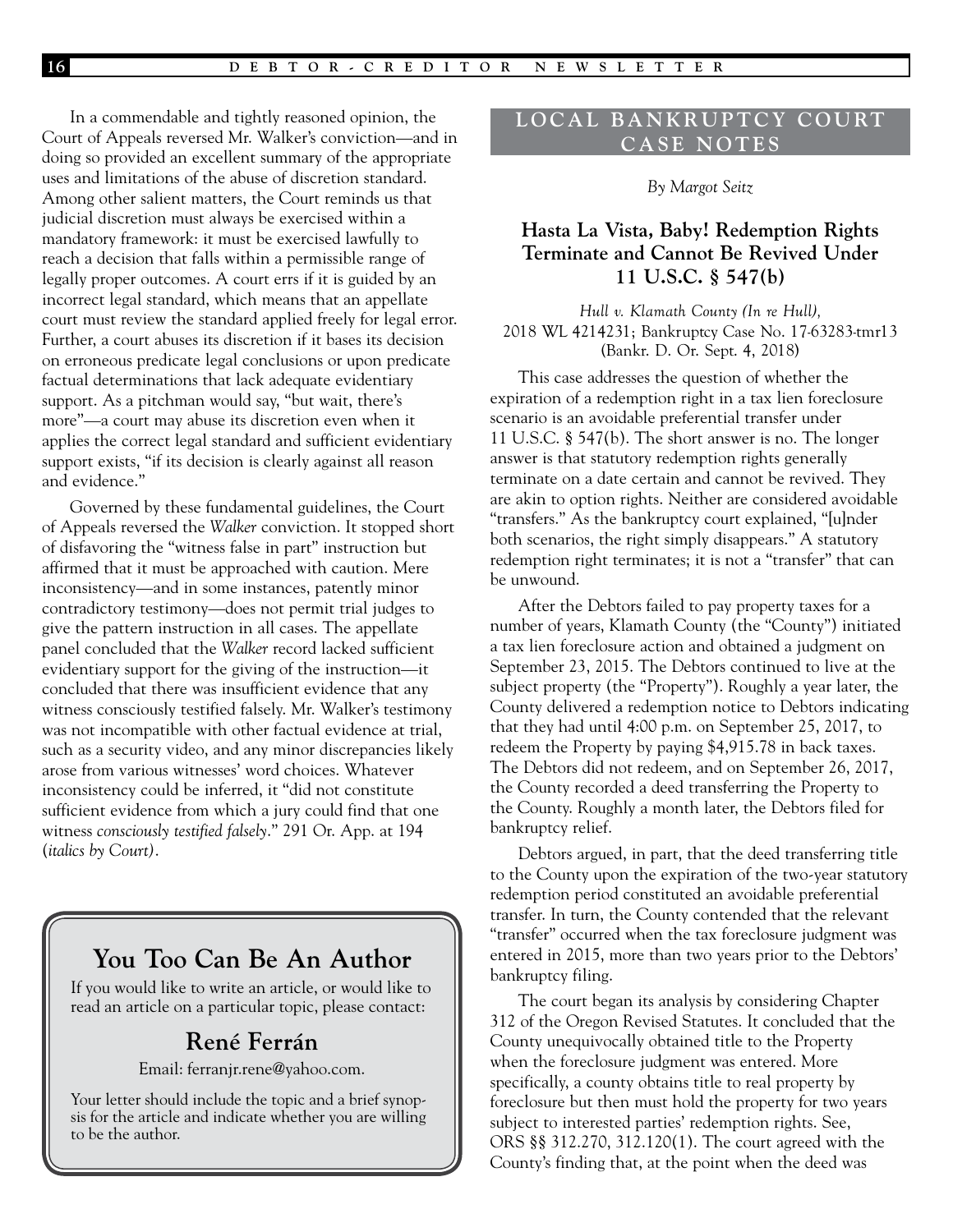recorded, the Debtors held no interest in the Property. Title vested to the County in 2015 and the Debtor's redemption rights expired prior to the deed being recorded. Therefore, the deed recording, in and of itself, was not a transfer under § 101(54)(D) because no interest changed hands.

The court similarly concluded that the termination of a statutory redemption right did not constitute a transfer. Interestingly, the court distinguished the expiration of a statutory redemption right in the tax lien foreclosure context with the expiration of a redemption right for pawned personal property. In Oregon, a pawn broker obtains a lien on personal property placed with the broker. That lien is only foreclosed if the personal property is not redeemed within a certain period. The original owner's interest in the personal property is terminated when his or her redemption right expires. Unlike the tax lien foreclosure scenario discussed above, a pawn broker only obtains title when the prior owner's interest is forfeited (upon termination of the redemption right). The court explained that a person has an equitable right of redemption until his or her interest in the property is terminated. After termination, the party may have a statutory right of redemption, but has no actual other, independent rights to the property. Here, the Debtors did not have an equitable right of redemption, and their statutory rights terminated based solely on the passage of time. This was simply the expiration of a right. There was no "transfer" to unwind.

Lastly, the court discussed how the County's interest in the Property was perfected upon entry of the certified copy of the judgment into the court registry. That occurred more than two years prior to the bankruptcy filing, so it was clearly outside the 90-day preferential transfer window and could not be avoided.

### **Show Me the Writing— Oral Loan Modification Held Unenforceable**

#### *Szanto v. Bank of America (In re Szanto),*  2018 WL 2059601; Bankruptcy Case No. 16-33185-pcm7 (Bankr. D. Or. Apr. 30, 2018)

Debtor Peter Szanto (the "Debtor") filed an adversary proceeding against his mortgage lender, Bank of America ("BOA"), seeking specific performance of an alleged loan modification. After a senior lender began foreclosure proceedings, BOA apparently accelerated the Debtor's mortgage loan. Debtor claimed that BOA then agreed to reinstate an interest-only provision of his mortgage loan if he paid \$45,300.41 (the minimum payment due, including past due payments and finance charges). Debtor made the payment, but BOA refused to reinstate the provision. Debtor claimed that BOA repeatedly indicated that a

signed, notarized novation agreement was sent to him. He never received it.

BOA filed a motion for summary judgment, arguing that the alleged oral loan modification was unenforceable under the statute of frauds. First, the Debtor argued that BOA failed to provide specific discovery central to the dispute. After a lengthy discussion regarding the Debtor's various opportunities to obtain needed discovery and BOA's compliance with the Debtor's prior discovery requests, the court rejected the Debtor's arguments.

Next, the Debtor argued that the statute of frauds was satisfied by two writings or, alternatively, by partial performance (*i.e.*, payment of \$45,300.41). In this case, the contract was governed by California law. In California, an agreement to modify a loan secured by real property must be in writing, subscribed by the party against whom it is to be enforced. Unfortunately, neither of the documents proffered by the Debtor contained any essential terms of the alleged modification. Those documents primarily recited the amounts due and received by BOA. As such, the Debtor could not satisfy the statute of frauds.

The court also rejected the Debtor's partial performance argument. The Debtor argued there was no reason to make the payment if he was not obtaining a modification in return. The court explained that partial performance allows the enforcement of an oral agreement, where the party's actions clearly refer or relate to the contract terms. However, the party seeking enforcement based on partial performance must have also changed his or her position in reliance on the oral contract such that it would be an "unjust or unconscionable loss, amounting in effect to fraud" not to enforce the contract. Under California law, simply making a payment is not sufficient to take an oral agreement out of the statute of frauds.

Lastly, the court noted that based on the Debtor's own pleadings, the alleged loan modification was never completed. The Debtor alleged that BOA sent him the novation agreement and directed him to sign, notarize, and return or submit the agreement for recording—if it was acceptable to him. He never received the agreement; therefore, he never accepted it. The Debtor did not allege otherwise. Therefore, the court granted BOA's motion for summary judgment.

### **Chapter 13 Trustee Fee Rights Depend on Claim Impairment**

*In re Evans,* 584 B.R. 917 (Bankr. D. Or. 2018)

This case addresses the fundamental questions of when and whether a Chapter 13 trustee is entitled to take a fee on claims that are paid through escrow (rather than paid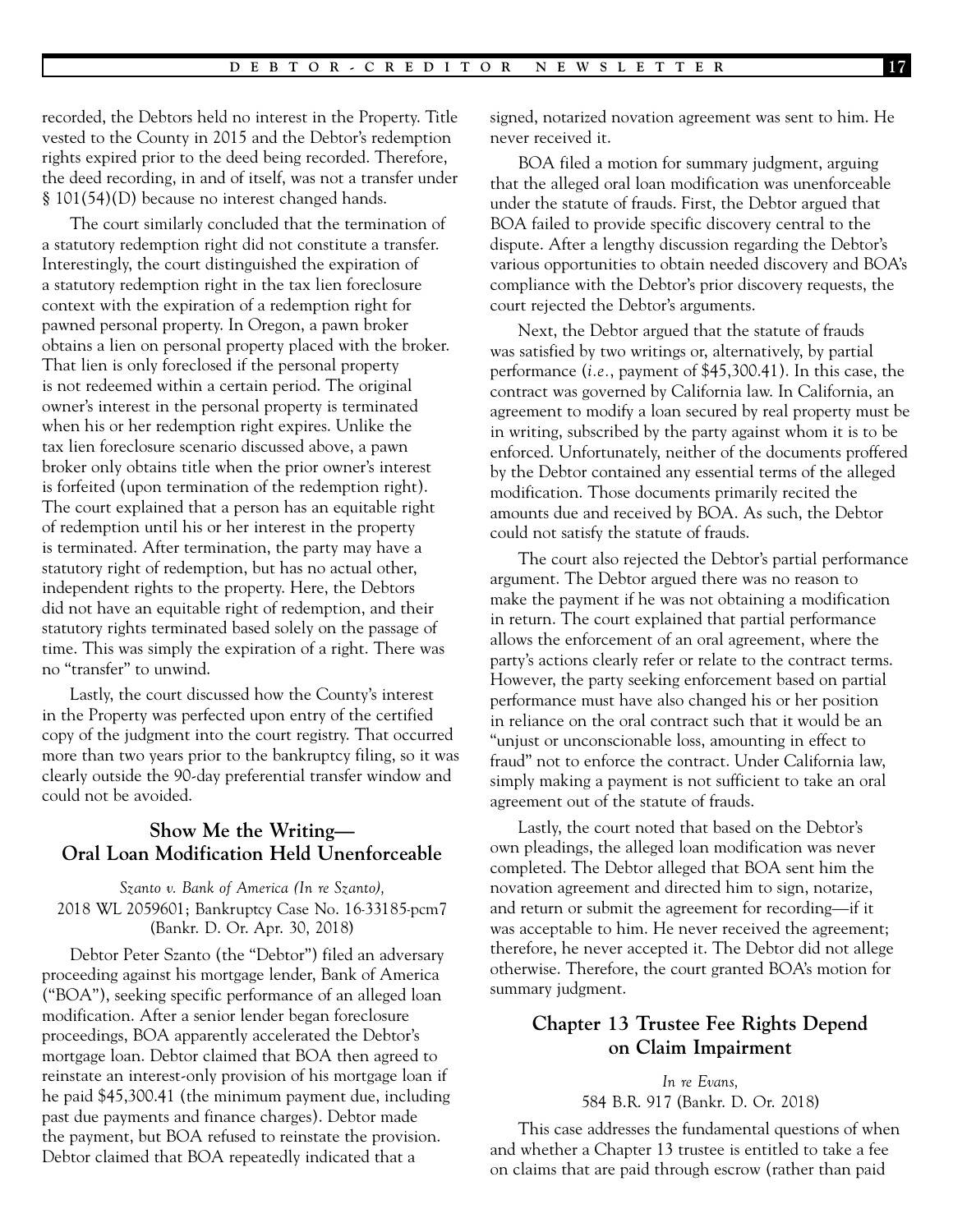<span id="page-17-0"></span>by the trustee). The Debtor's Chapter 13 plan proposed to pay two secured creditors through escrow upon the sale or refinance of certain real property (the "Property"). The creditors would receive payment within three years. The trustee objected to the plan and asserted that he was entitled to take his statutory fee on funds paid through escrow under LBR 3015-1(b)(7). That local rule provides:

If a debtor and the trustee agree, the debtor may pay mortgage arrearages and other claims secured by real property upon a sale or refinance of the property directly to the creditor. The trustee may, upon demand, be paid the trustee's authorized fee based upon those payments either by the debtor or the escrow agent.

The Debtor disagreed and argued that LBR 3015-1(b)(7) was inapplicable and inconsistent with 28 U.S.C. § 586(e). If funds are paid to a trustee for distribution under a plan, then 28 U.S.C.  $\S$  586(e)(2) permits the trustee to collect a fee on the amounts received. In turn, § 1326(c) provides that the trustee shall make payments to creditors under each Chapter 13 plan, unless payments are provided for otherwise in the plan or order confirming plan. The court explained that the Ninth Circuit addressed the issue of when it is appropriate for a debtor to pay creditors directly through a plan in *Cohen v. Lopez* (*In re Lopez*), 372 B.R. 40 (9th Cir. BAP 2007), *aff'd* 550 F.3d 1202 (9th Cir. 2008). In *Lopez*, the BAP held that the trustee (not the debtor) must pay all *impaired* claims unless the court, in its discretion, determines that direct payment is appropriate. *Id.* at 46-47. Since "impairment" is not defined in Chapter 13 of the Code, the court discussed various descriptions of impairment provided in case law and under Chapter 11. The court concluded that when those various descriptions are considered together, they "define impairment as any proposed alteration of the rights of a creditor, which the debtor could not insist on but for the protections of the Bankruptcy Code." The Debtor urged the court to find that the secured claims were not impaired. The court rejected that argument and held that the claims were clearly impaired because of the three-year delay in payment proposed in the plan. Among other things, during that period, the county could not pursue foreclosure.

As a result, the court held that the claims fell under § 1326(c) and the presumption that the trustee (not the escrow agent) should make payments to these creditors. The court also explained that there was no conflict between 28 U.S.C. § 586 and LBR 3015-1(b)(7) because LBR 3015-1(b)(7) applies in situations where there is an agreement between the trustee and debtor. Here, there was no such agreement. Where debtors propose to pay the impaired claims directly and the trustee does not consent, the plan will not satisfy  $\S 1326(c)$  (or LBR 3015-1(b)

(7)) and cannot be confirmed. In other words, debtors cannot simply avoid paying trustee fees by proposing to pay impaired claims directly through escrow.

### **CIRCLE OF LOVE**

*By Theodore Piteo, Michael D. O'Brien & Associates PC*

#### *June 7, 2018*

Judge Peter McKittrick started the meeting off by announcing that his former clerk, Diane Bridge, would retire on July 31, and that Carolyn Cantrell will take over the position starting August 6.

Judge McKittrick then announced that he and Judge Thomas Renn would be working to harmonize the procedures and practices between the Portland and Eugene courts.

The initial project they undertook regards the case dismissal process. Under past practice in Portland, when a debtor filed a motion to dismiss, the court generally would enter a dismissal order immediately. In Eugene, generally a 21-day notice was given to parties prior to the entry of the dismissal order. The court recognized that the Supreme Court in *Marrama* modified that immediate dismissal standard in Chapter 13 cases. Therefore, going forward, the courts will now issue a 7-day notice for objections to dismissal as a text-only docket entry. The courts will continue to entertain motions to dismiss immediately, but they should have the Chapter 13 trustee's consent noted on the motion.

In Chapter 7 cases, motions to dismiss will be autodocketed for a hearing approximately 28+ days in the future. If no objection is raised within 21 days of the motion, the court may cancel the hearing and grant the motion at its discretion.

Finally, the judges are also working on the procedure for withdrawal of the reference for adversary non-core matters. Anyone who wishes to submit comments or suggestions about findings and recommendations, or where and when to lodge objections to allowing a final bankruptcy court order to enter, should contact Judge Renn or Judge McKittrick.

Judge McKittrick made one final announcement regarding Chapter 7 reaffirmation agreements. He indicated that attorneys should advise their clients more about the requirements for enforceability of reaffirmation agreements under Section 524(c). The court noted that some agreements, without attorney certification, are generally not approvable. The attorneys in attendance noted that potential liability for signing these agreements was a reason why they do not. Plus, debtors' counsel pointed out that